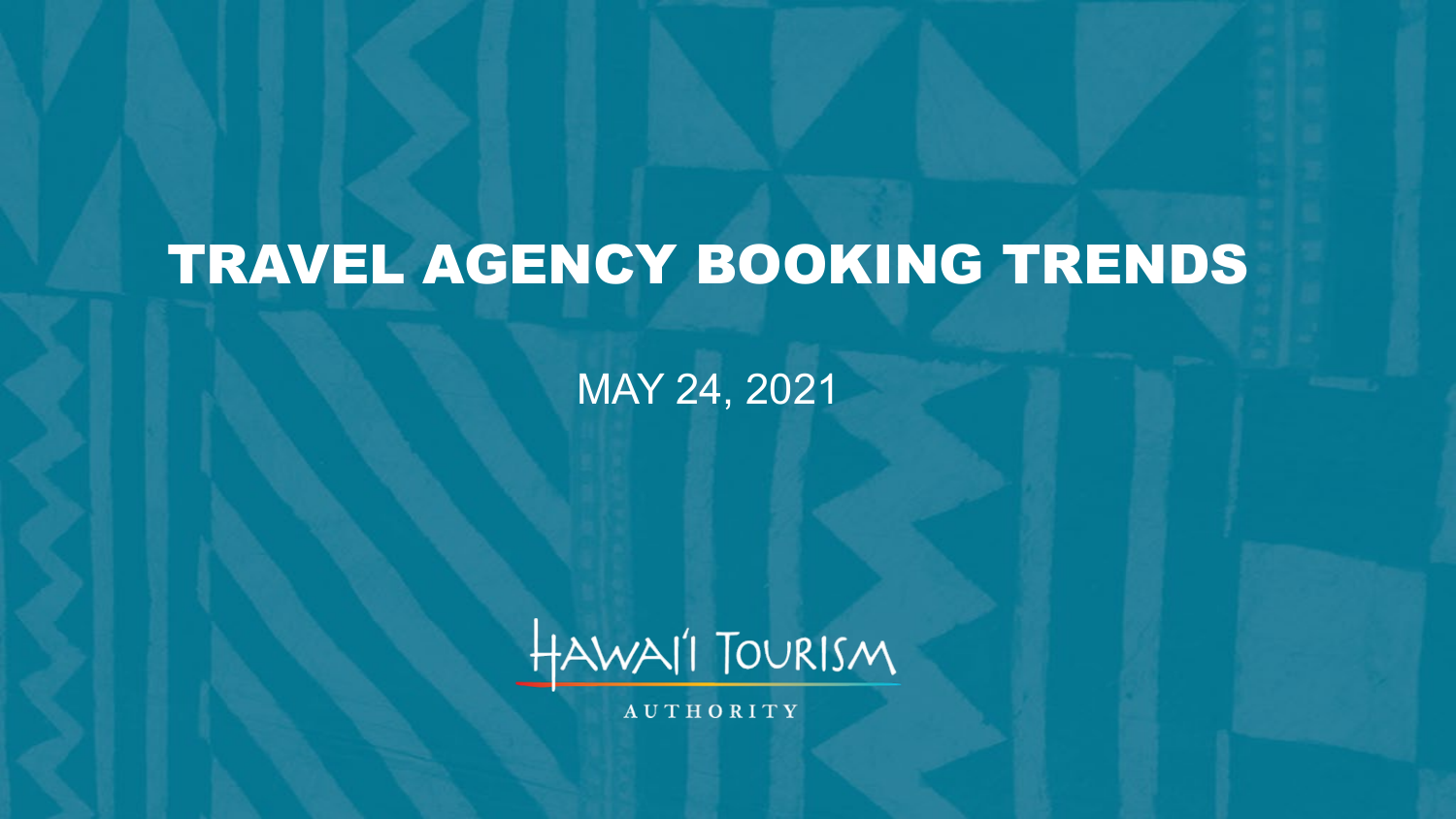## Global Agency Pro

- HTA subscribes to Global Agency Pro, an online travel distribution system consisting of Travel Agency data.
- Global Agency Pro provides access to over 90% of the world's Travel Agency airline transactions.
- The database consists of five years of historical ticketing data and one year of advance purchase data.
- The information is updated daily with a recency of two days prior to current date.

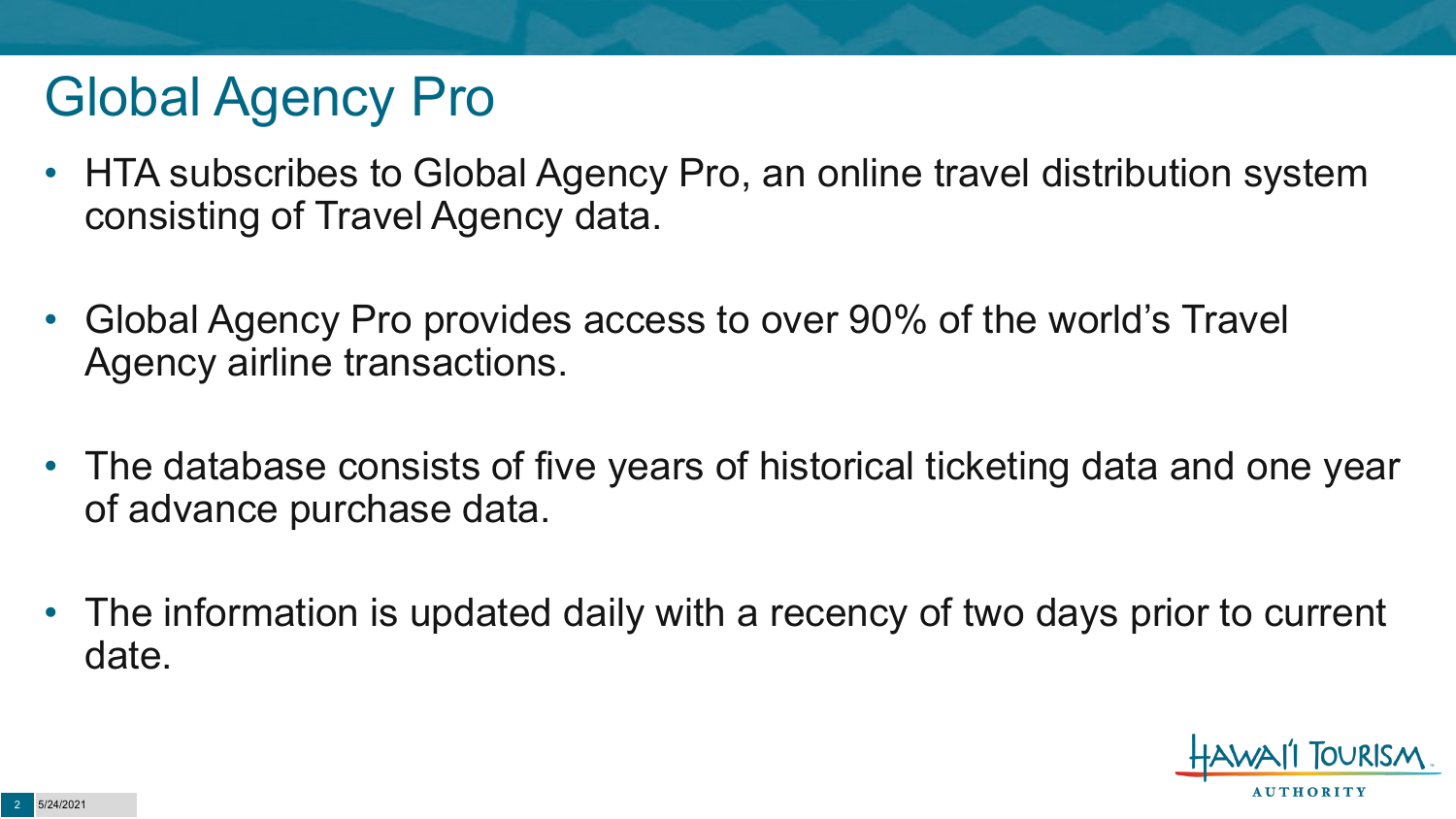# Global Agency Pro Index

#### • Bookings

– Net sum of the number of visitors (i.e., excluding Hawai'i residents and inter-island travelers) from Sales transactions counted, including Exchanges and Refunds.

#### • Booking Date

– The date on which the ticket was purchased by the passenger. Also known as the Sales Date.

#### • Travel Date

– The date on which travel is expected to take place.

#### • Point of Origin Country

– The country which contains the airport at which the ticket started.

#### • Travel Agency

– Travel Agency associated with the ticket is doing business (DBA).

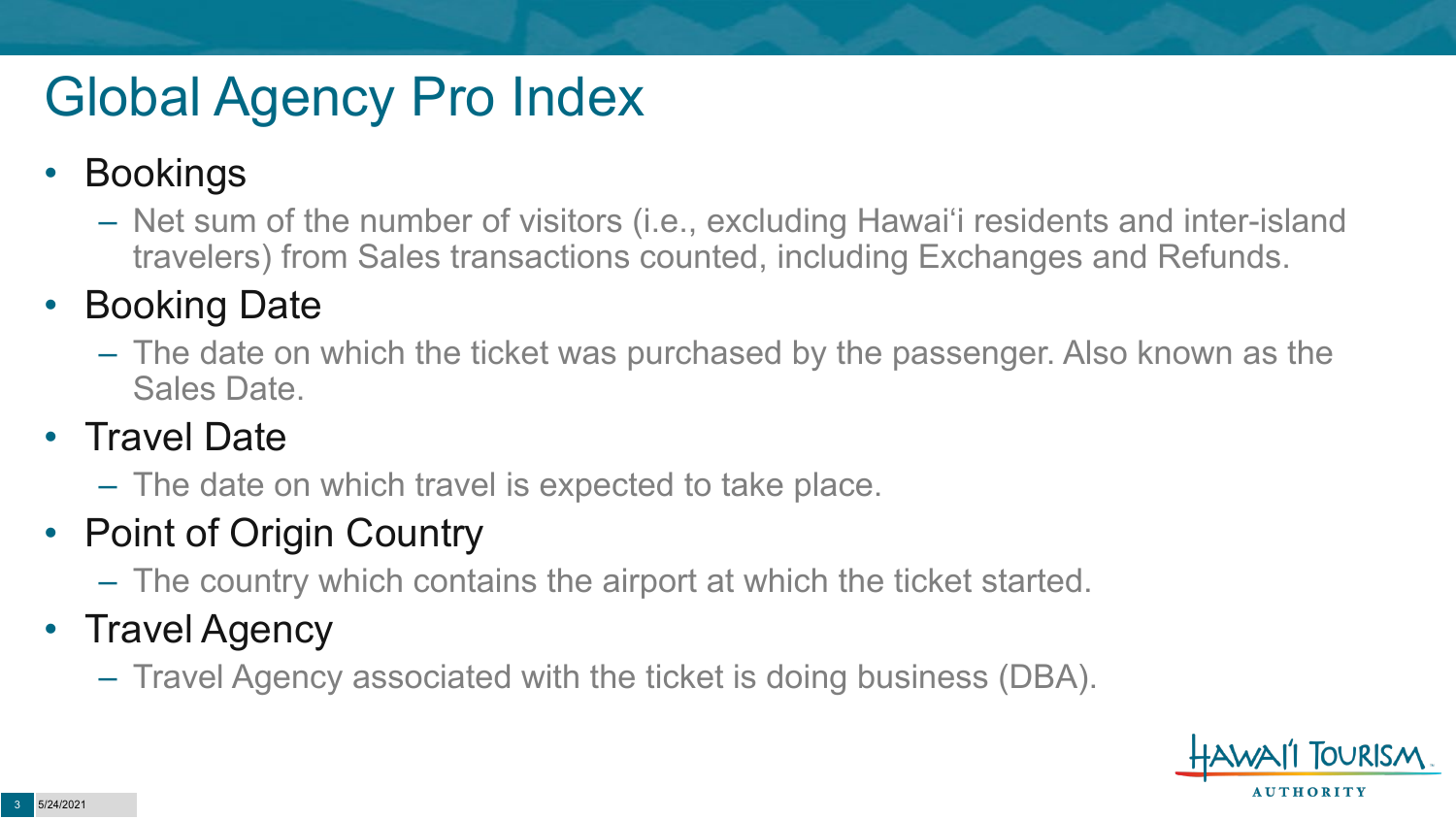US

#### Travel Agency Booking Pace for Future Arrivals, by Month

#### Travel Agency Booking Pace for Future Arrivals, by Quarter





Source: Global Agency Pro as of 05/22/21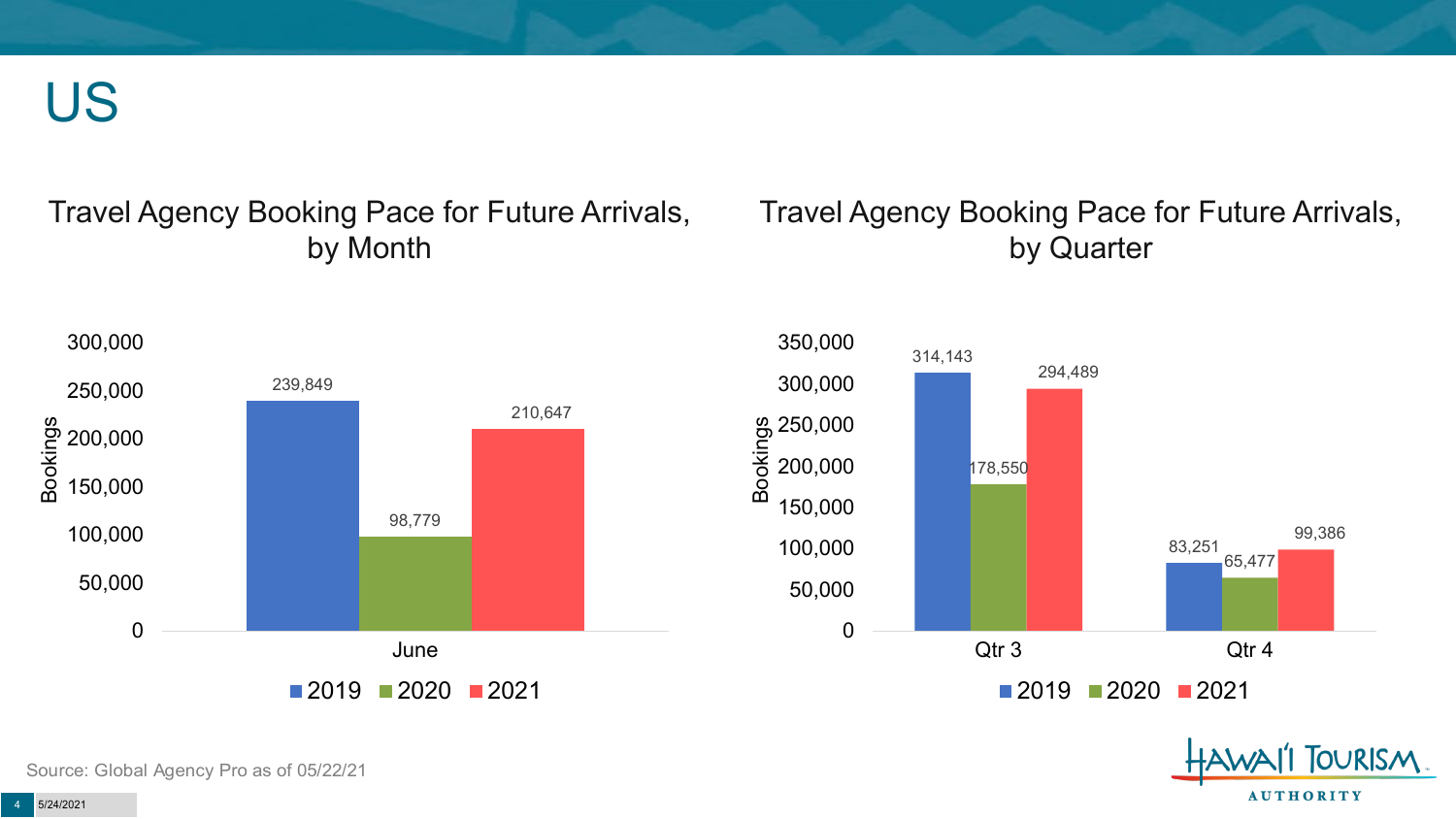

#### Travel Agency Booking Pace for Future Arrivals, by Month

#### Travel Agency Booking Pace for Future Arrivals, by Quarter



Source: Global Agency Pro as of 05/22/21

5 5/24/2021

**AUTHORITY** 

OURISM.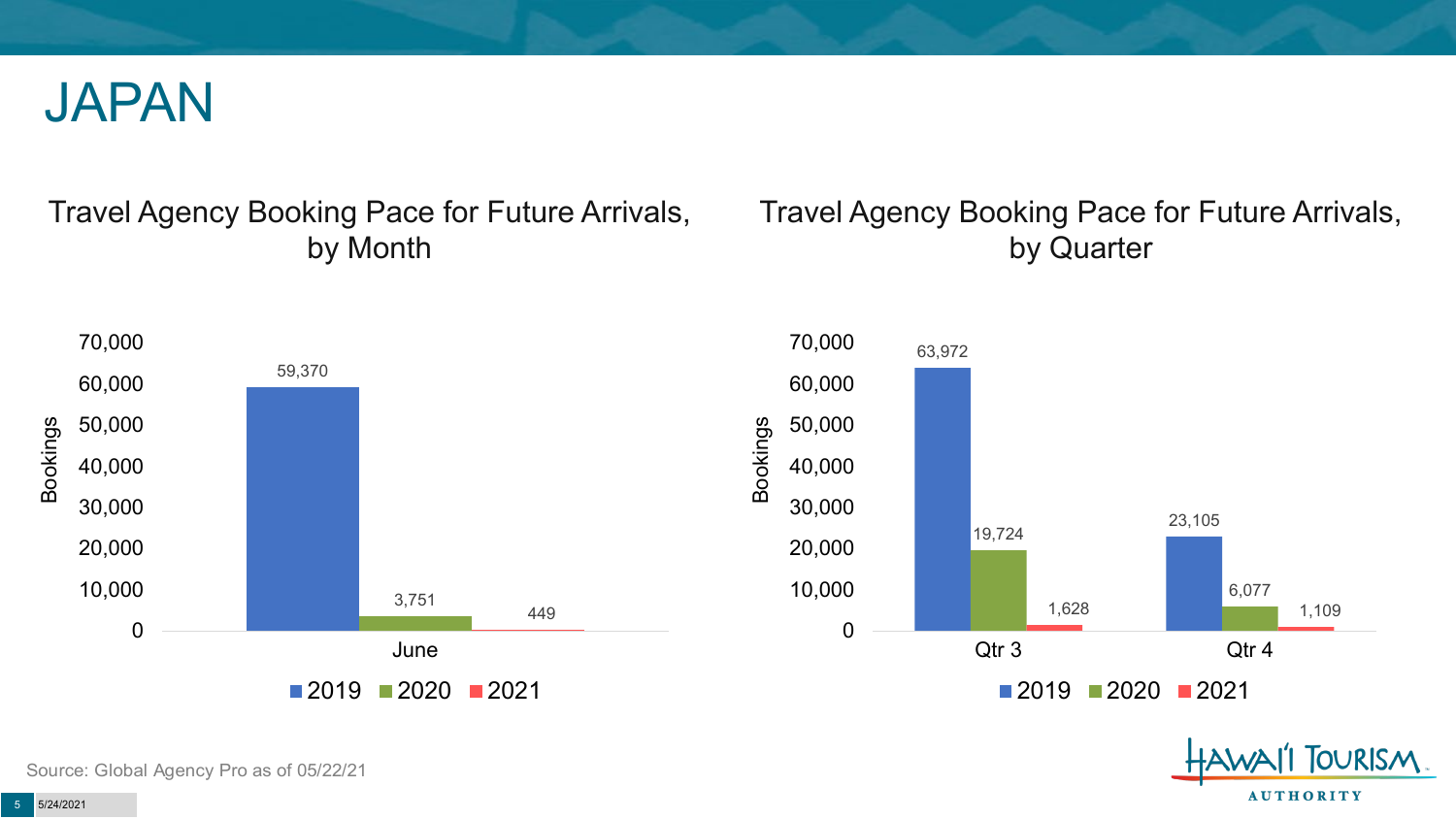#### CANADA

#### Travel Agency Booking Pace for Future Arrivals, by Month

#### Travel Agency Booking Pace for Future Arrivals, by Quarter







Source: Global Agency Pro as of 05/22/21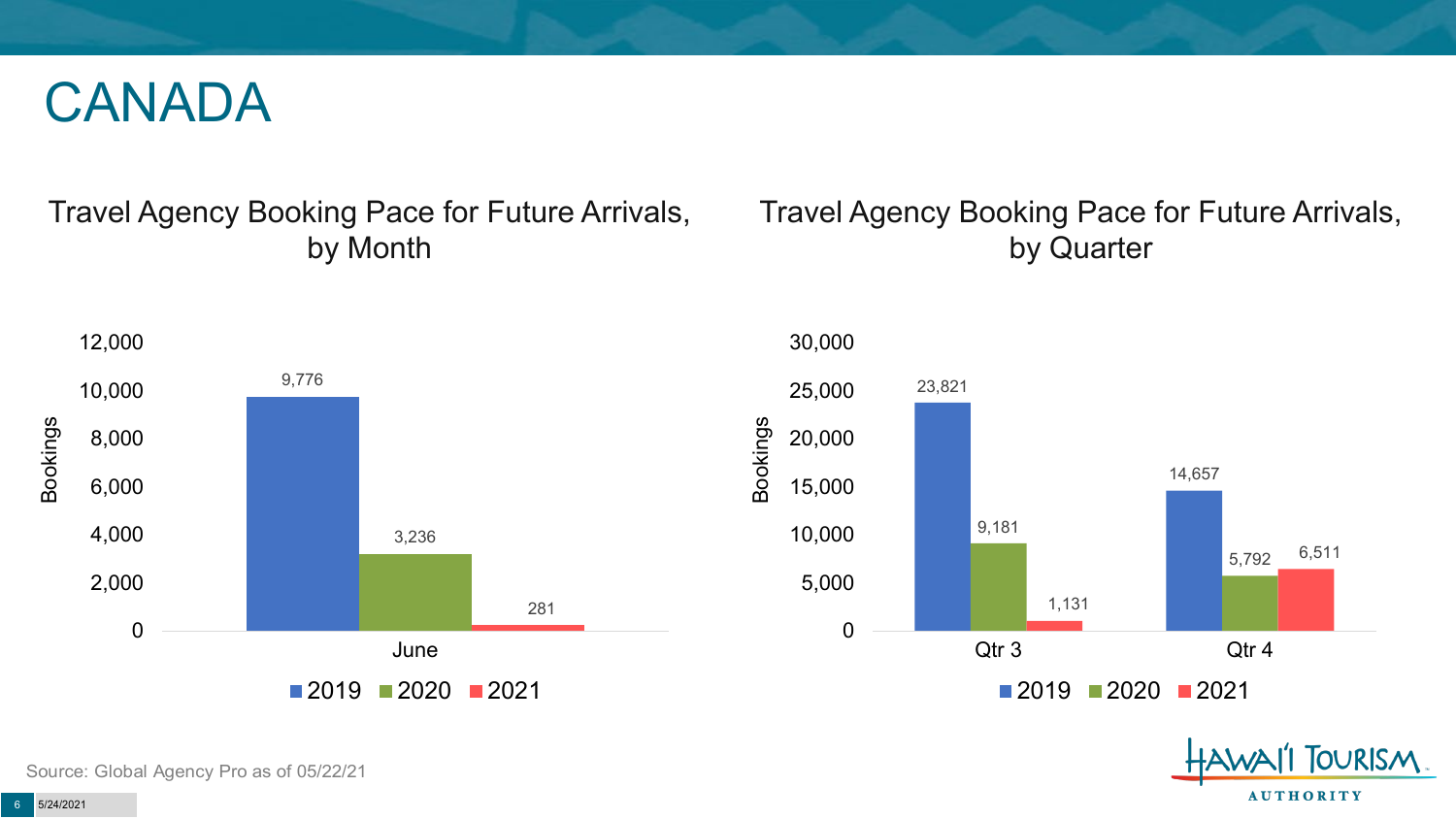#### KOREA

#### Travel Agency Booking Pace for Future Arrivals, by Month

#### Travel Agency Booking Pace for Future Arrivals, by Quarter





Source: Global Agency Pro as of 05/22/21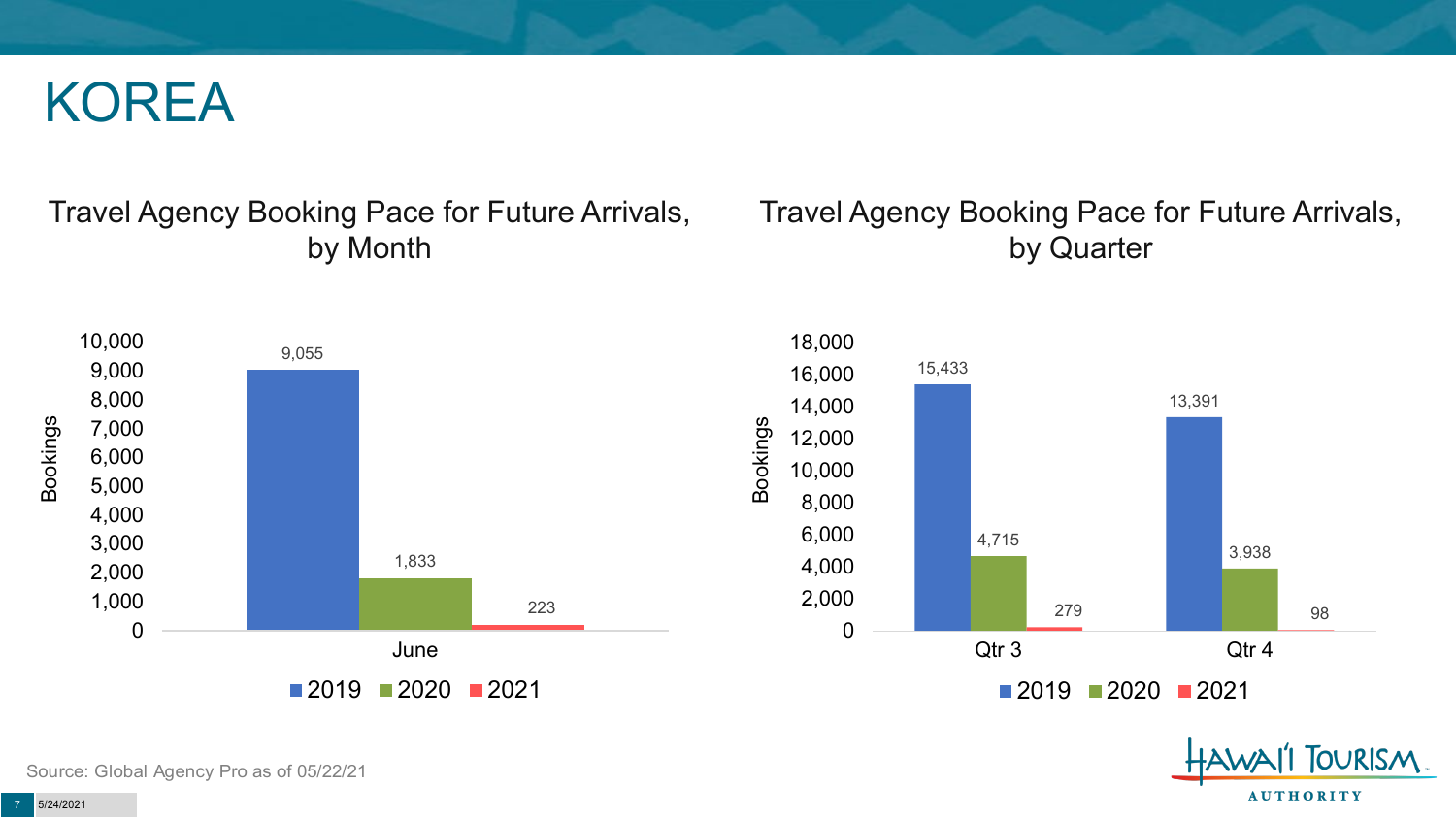#### AUSTRALIA

Travel Agency Booking Pace for Future Arrivals, by Month

#### Travel Agency Booking Pace for Future Arrivals, by Quarter







Source: Global Agency Pro as of 05/22/21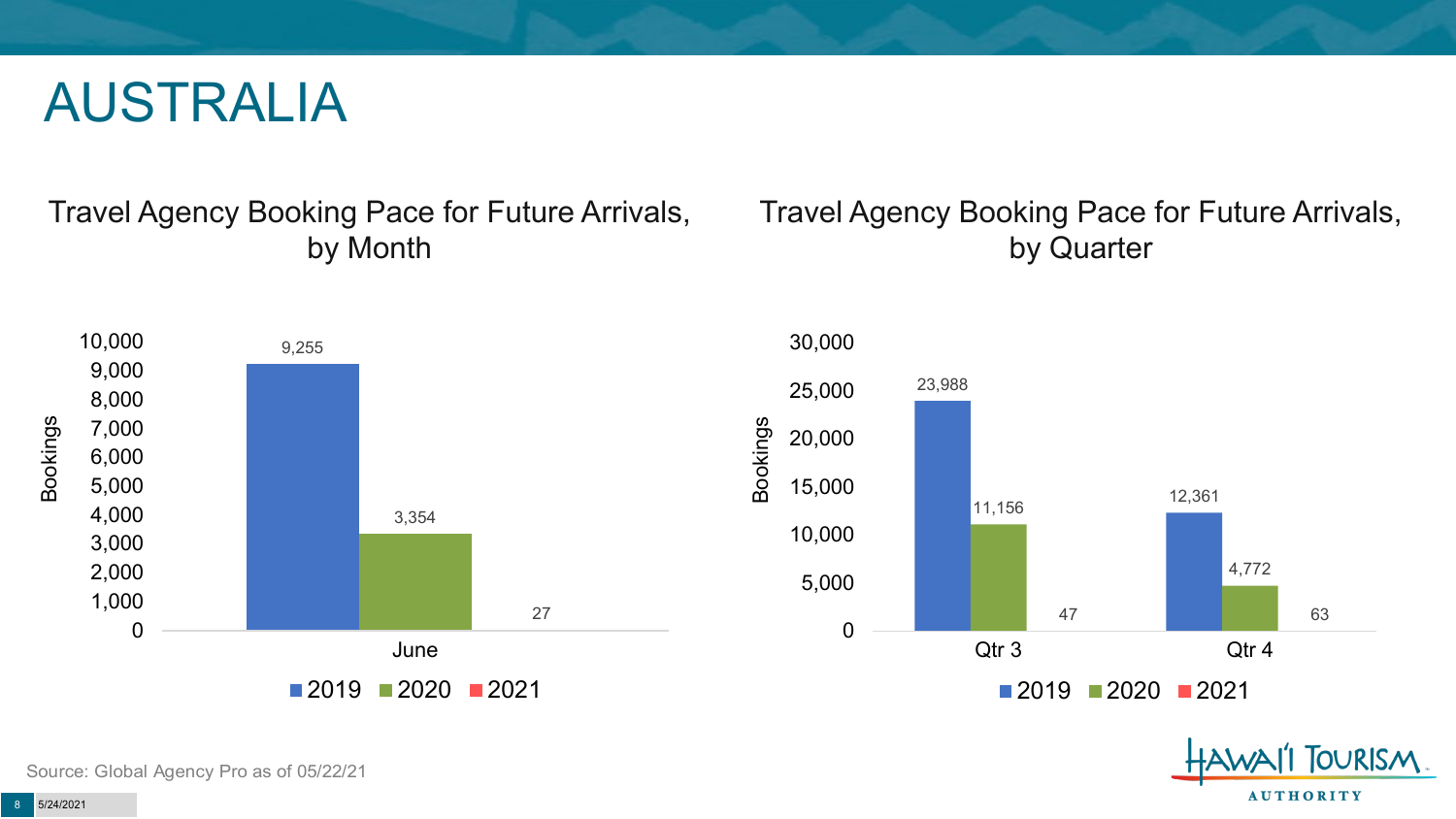# O'ahu by Month 2021







Travel Agency Booking Pace for Future Arrivals Korea





Source: Global Agency Pro as of 05/22/21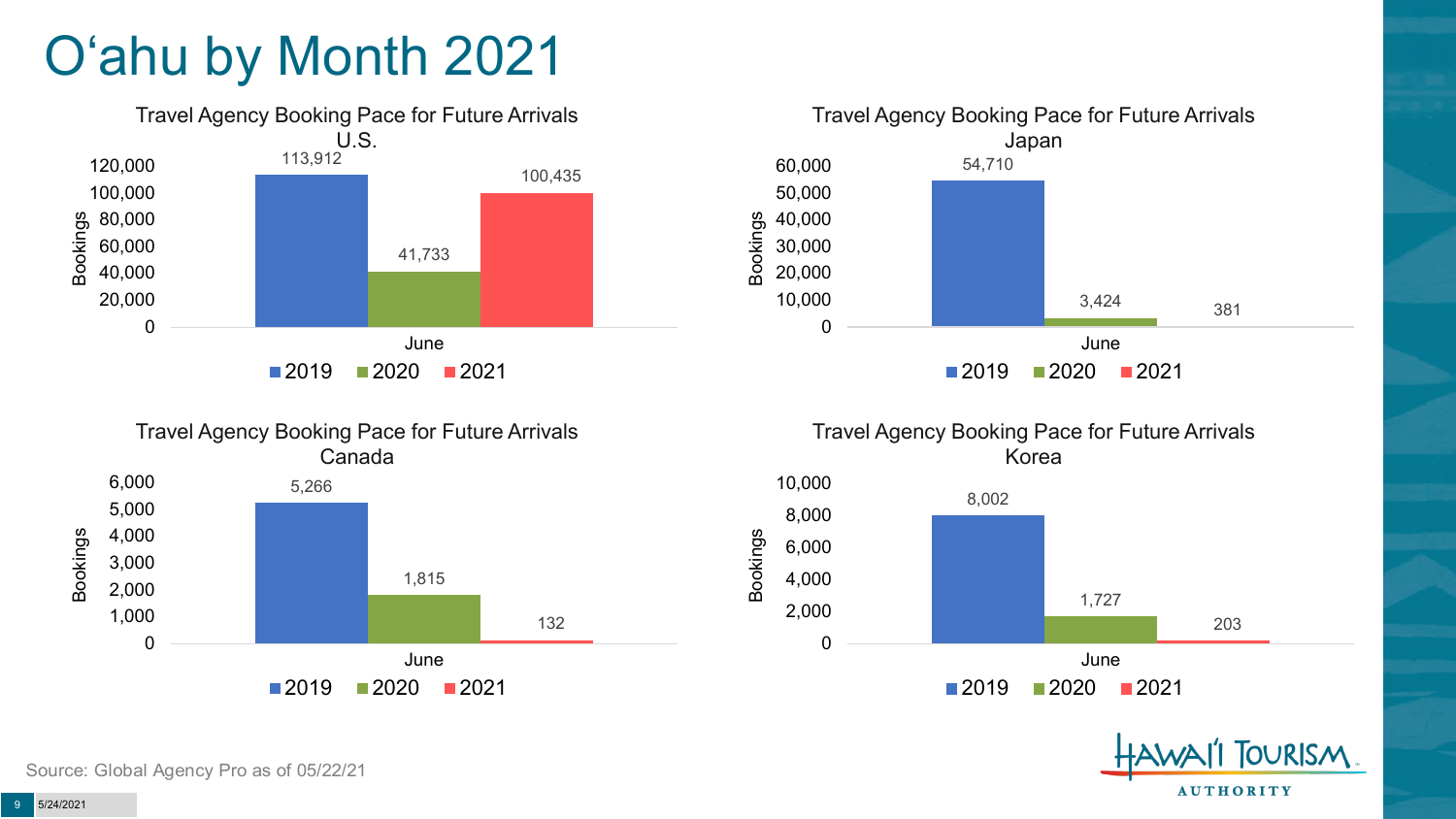## O'ahu by Month 2021 (cont.)





Source: Global Agency Pro as of 05/22/21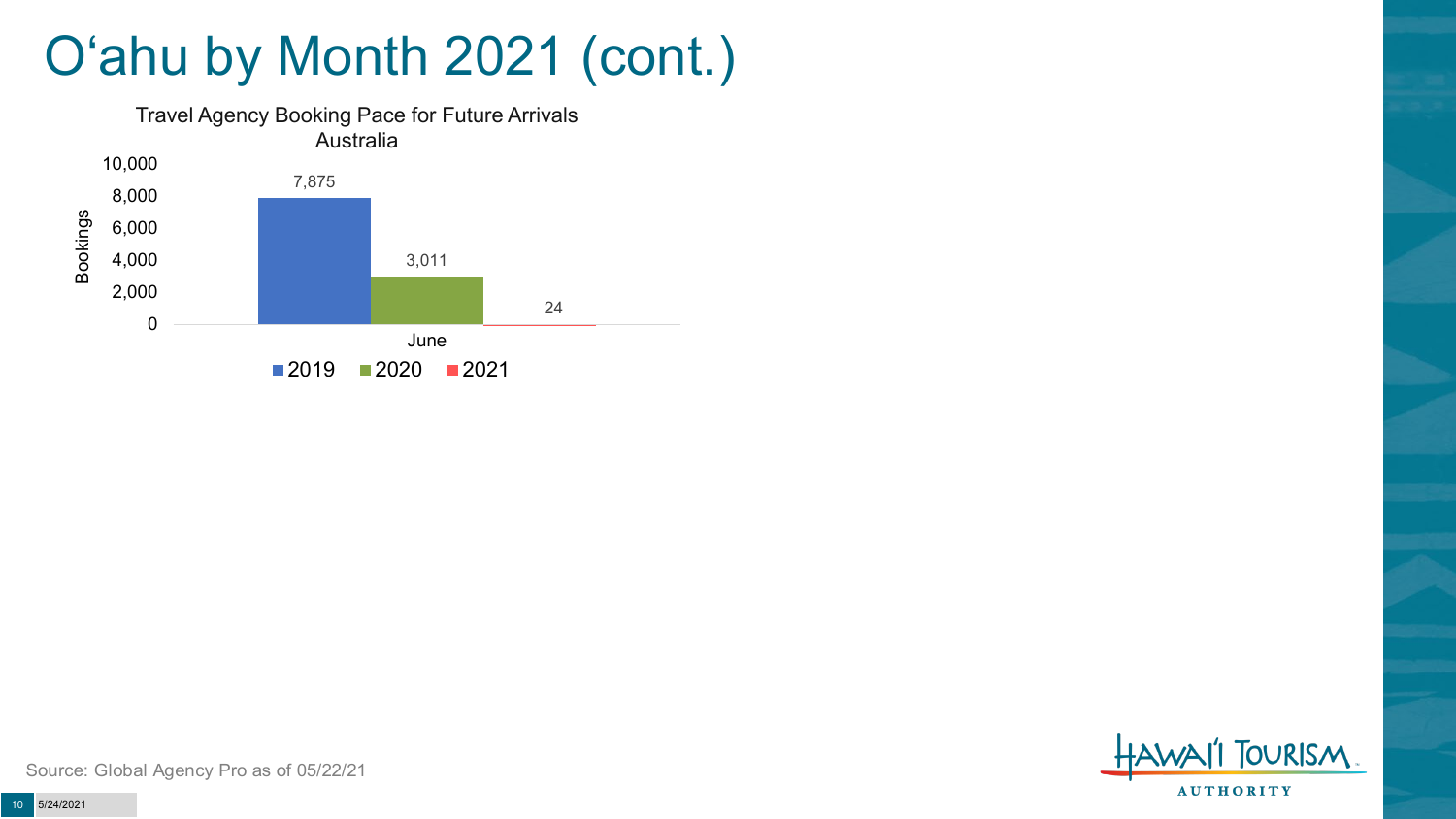## O'ahu by Quarter 2021











Source: Global Agency Pro as of 05/22/21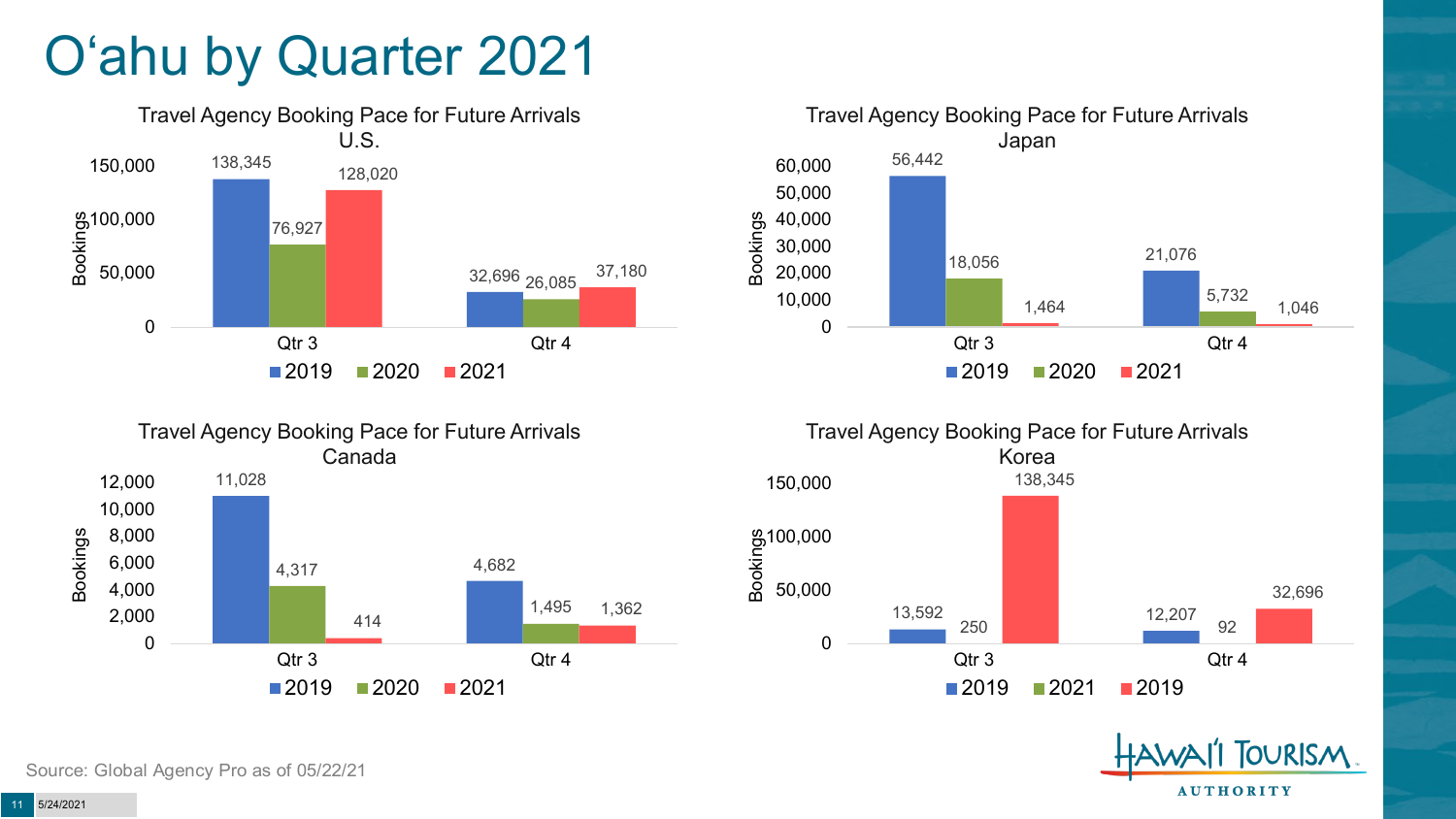### O'ahu by Quarter 2021 (cont.)





Source: Global Agency Pro as of 05/22/21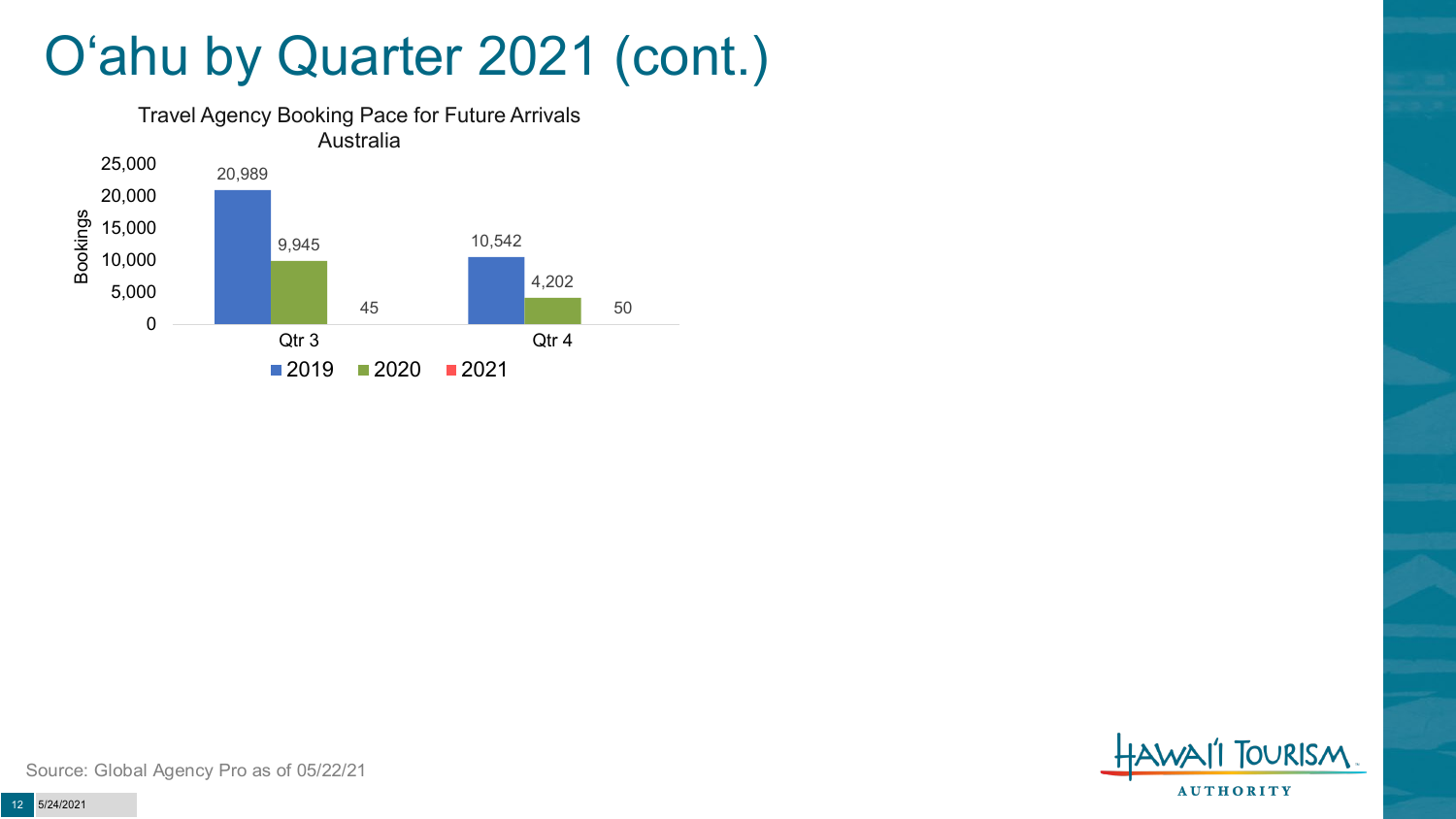## Maui by Month 2021











Source: Global Agency Pro as of 05/22/21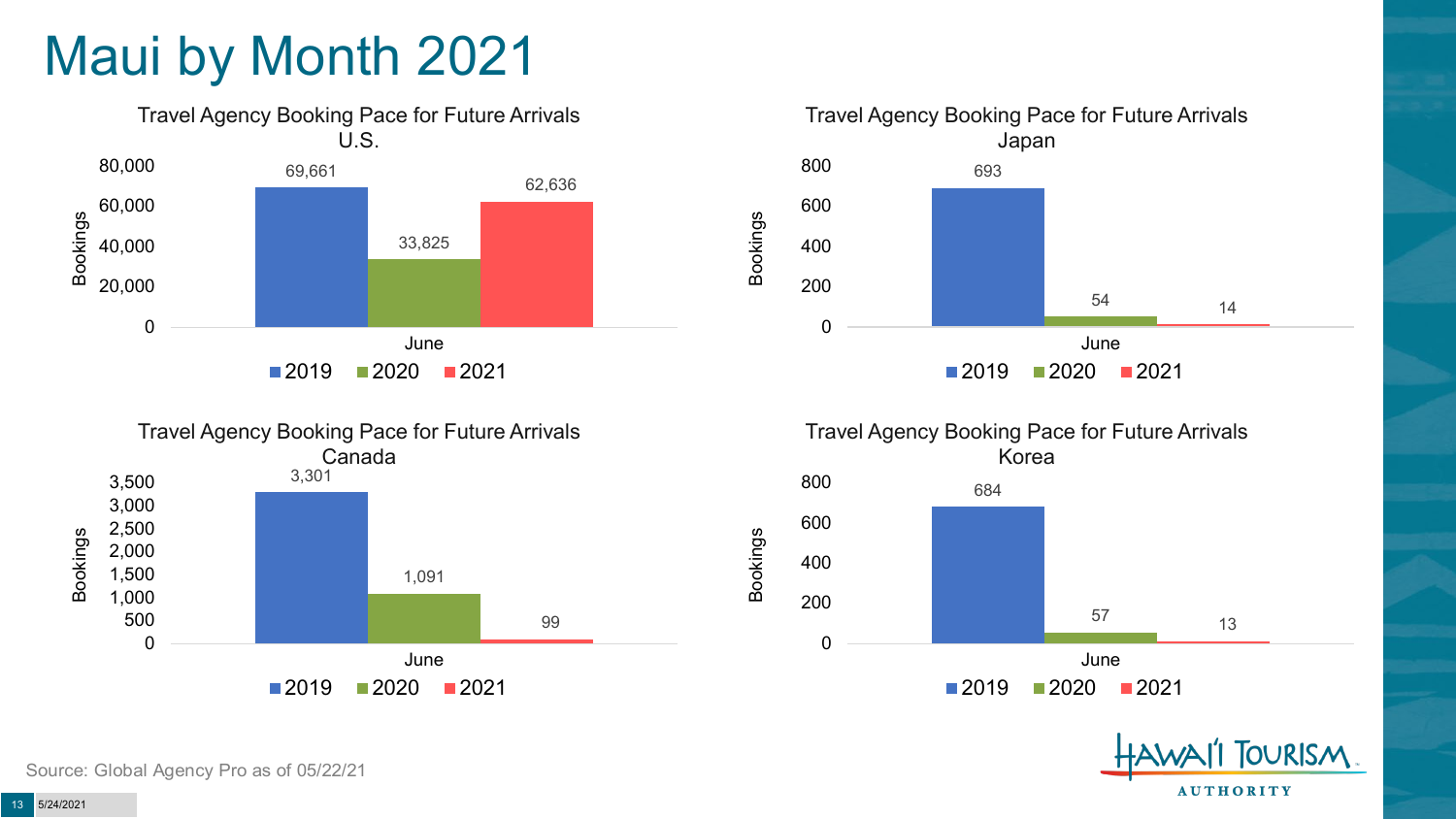# Maui by Month 2021 (cont.)





Source: Global Agency Pro as of 05/22/21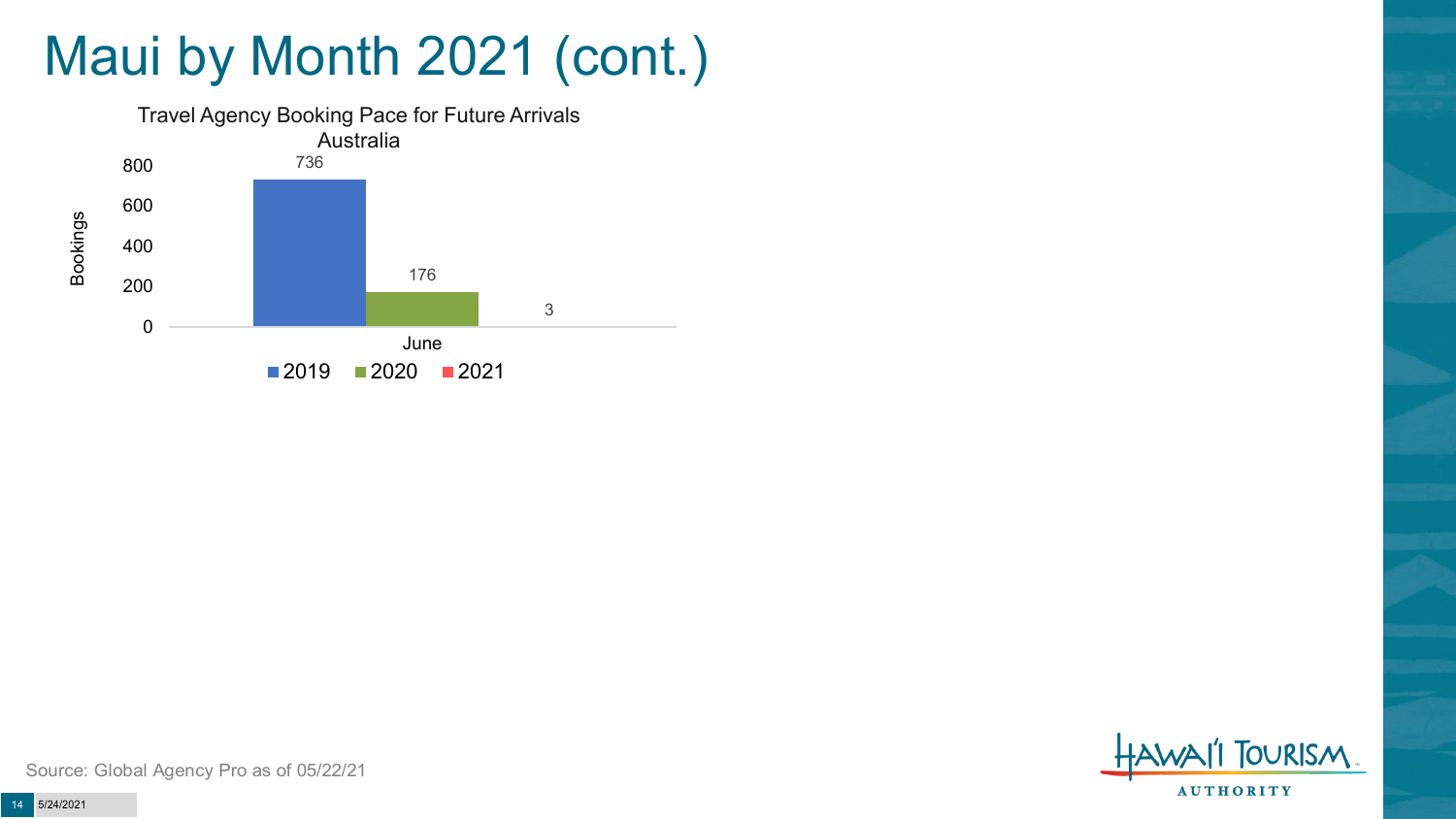#### Maui by Quarter 2021



![](_page_14_Figure_2.jpeg)

![](_page_14_Figure_3.jpeg)

![](_page_14_Figure_4.jpeg)

![](_page_14_Picture_5.jpeg)

Source: Global Agency Pro as of 05/22/21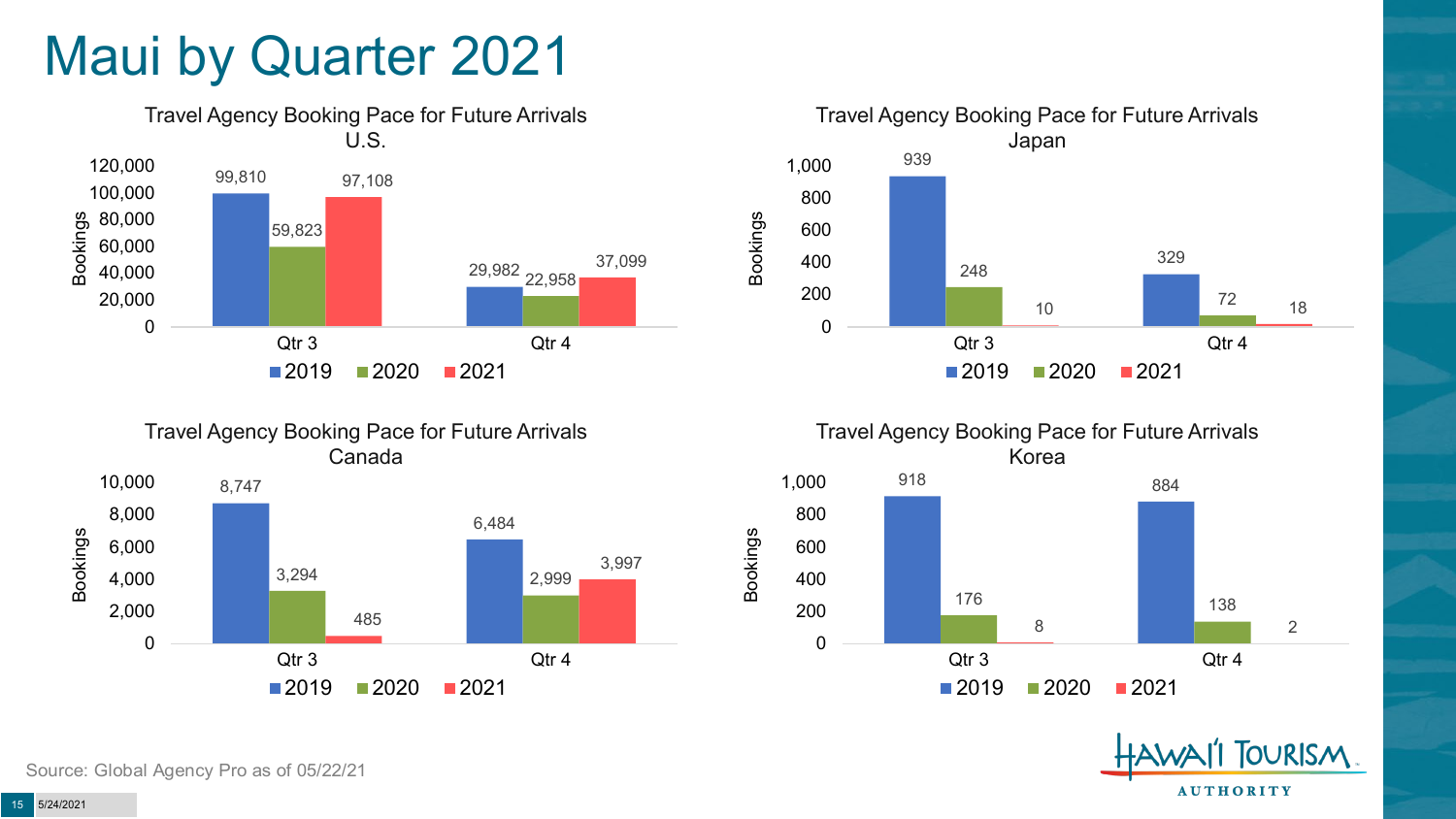#### Maui by Quarter 2021 (cont.)

![](_page_15_Figure_1.jpeg)

![](_page_15_Picture_2.jpeg)

Source: Global Agency Pro as of 05/22/21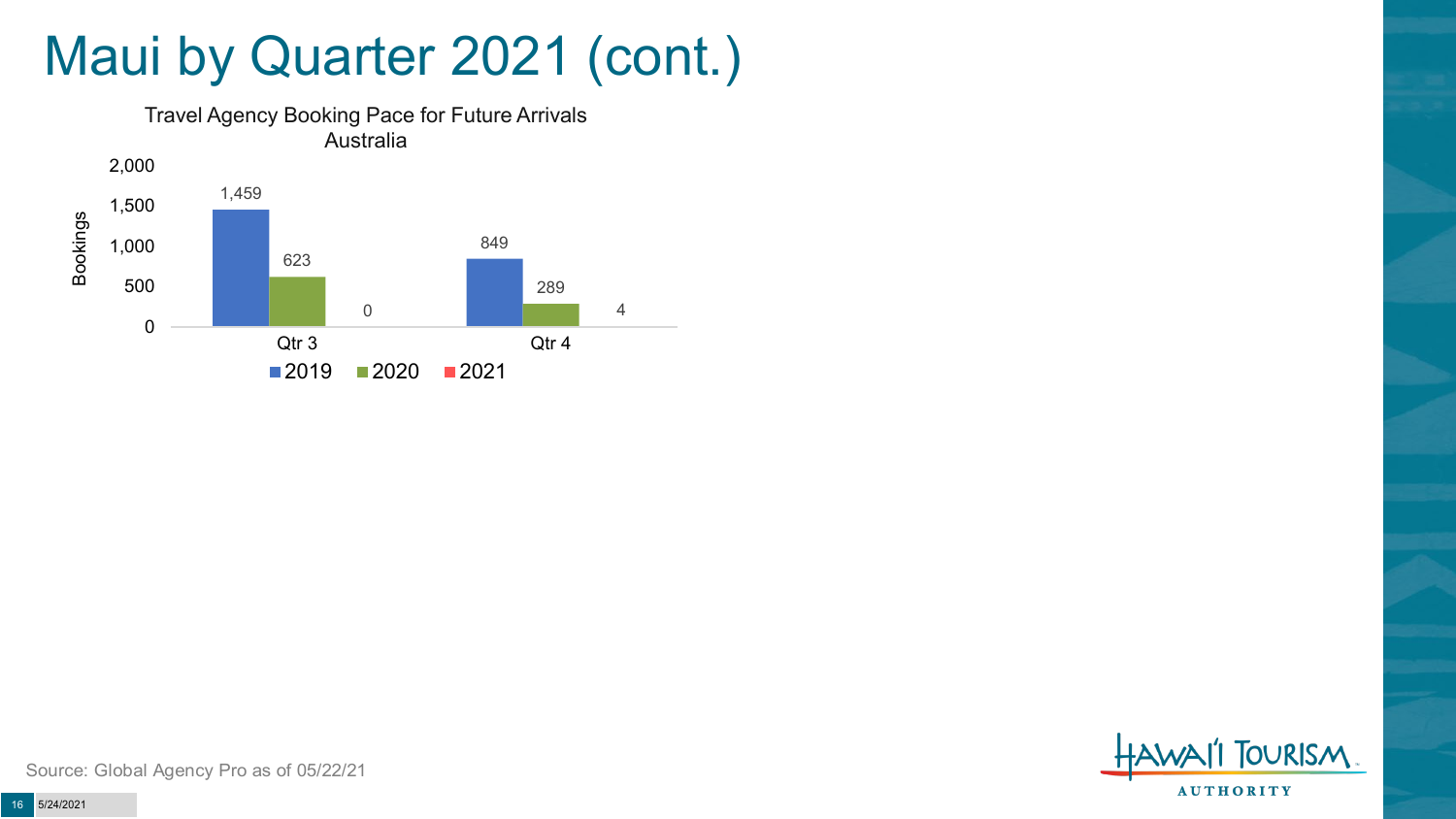# Moloka'i by Month 2021

![](_page_16_Figure_1.jpeg)

**AUTHORITY** 

Source: Global Agency Pro as of 05/22/21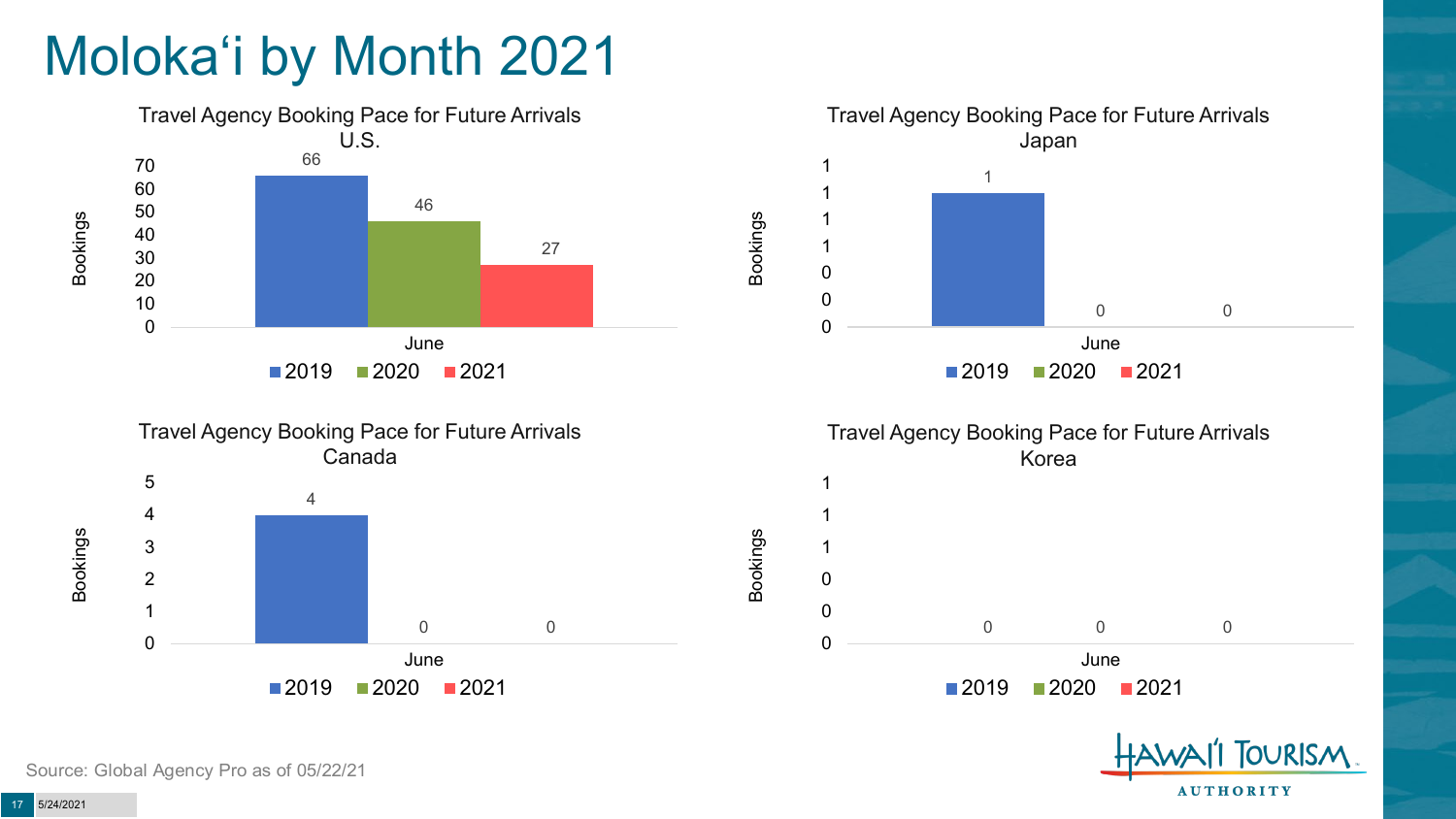## Moloka'i by Month 2021 (cont.)

![](_page_17_Figure_1.jpeg)

![](_page_17_Picture_2.jpeg)

Source: Global Agency Pro as of 05/22/21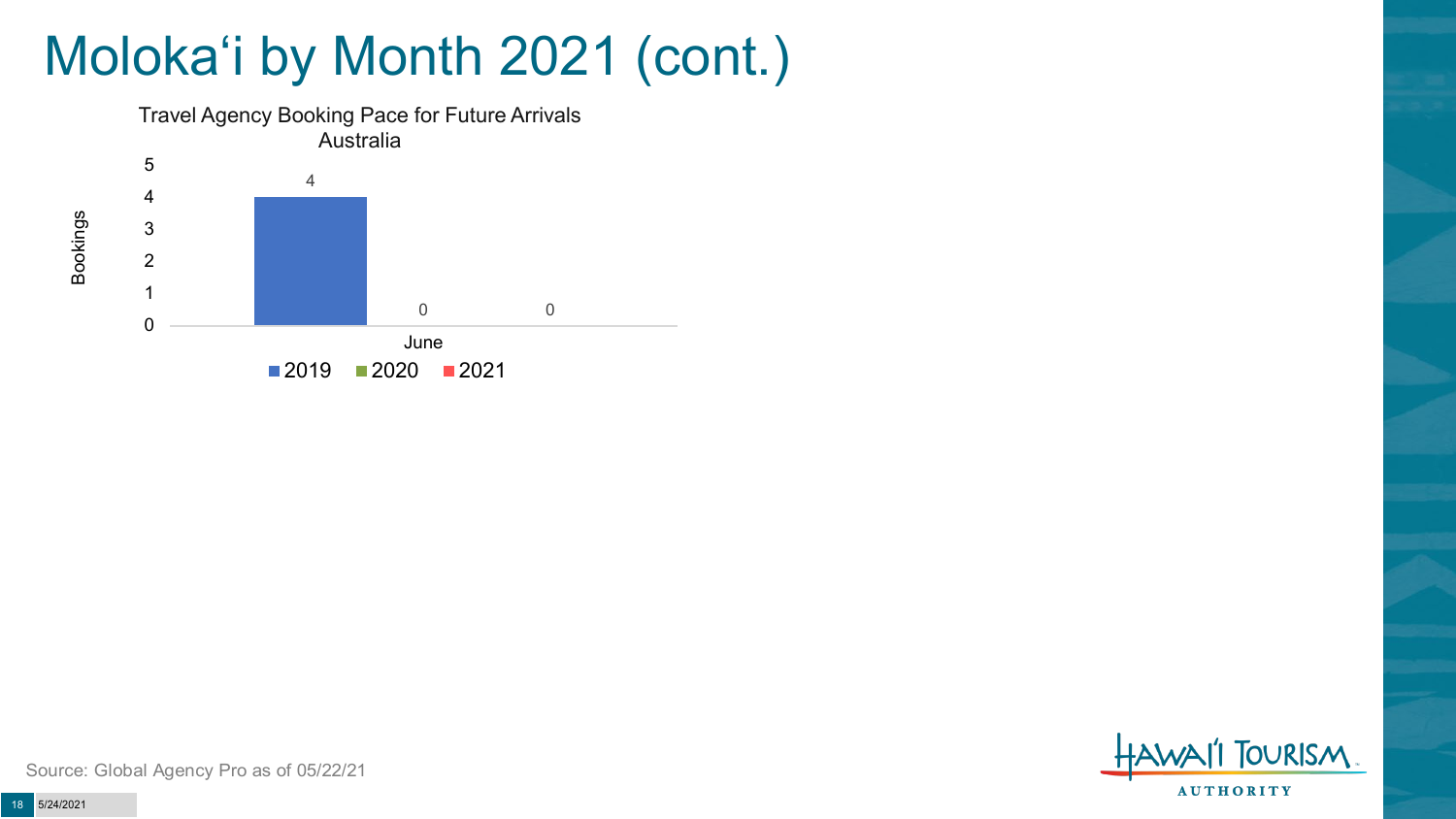## Moloka'i by Quarter 2021

![](_page_18_Figure_1.jpeg)

![](_page_18_Figure_2.jpeg)

![](_page_18_Figure_3.jpeg)

![](_page_18_Figure_4.jpeg)

Bookings

![](_page_18_Picture_5.jpeg)

Source: Global Agency Pro as of 05/22/21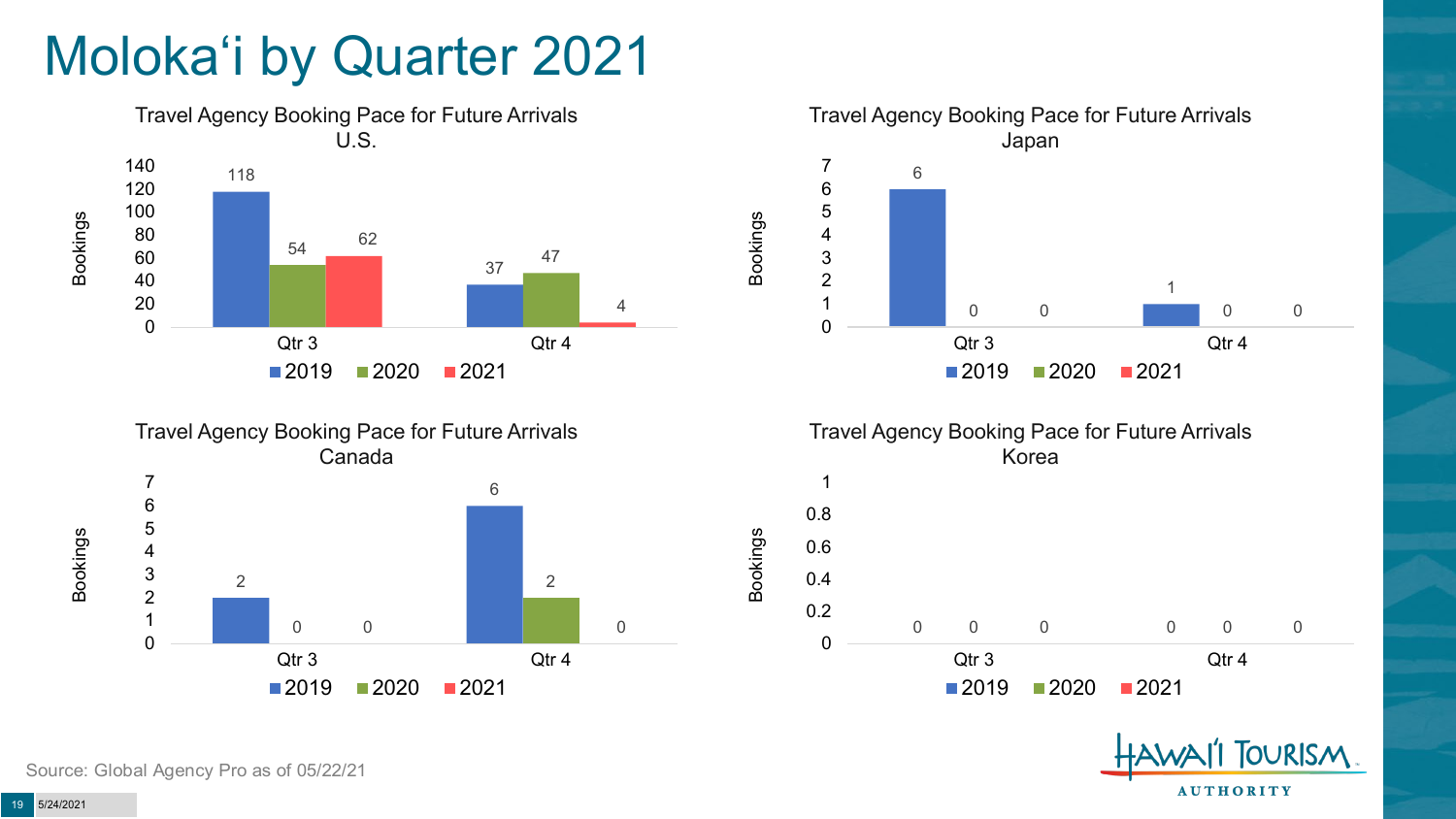### Moloka'i by Quarter 2021 (cont.)

![](_page_19_Figure_1.jpeg)

**TOURISM AUTHORITY** 

Source: Global Agency Pro as of 05/22/21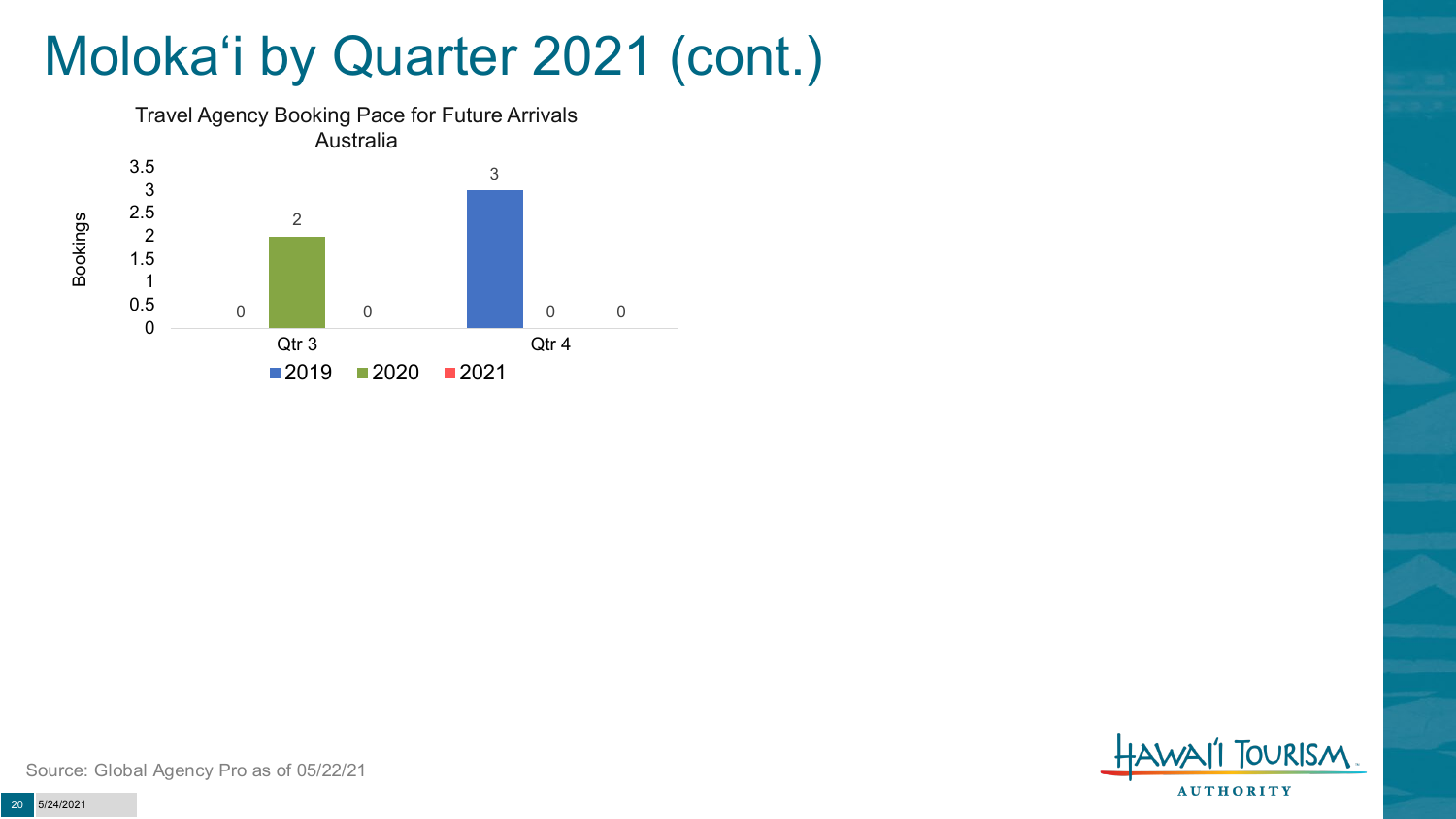### Lāna'i by Month 2021

![](_page_20_Figure_1.jpeg)

![](_page_20_Figure_2.jpeg)

![](_page_20_Picture_3.jpeg)

Source: Global Agency Pro as of 05/22/21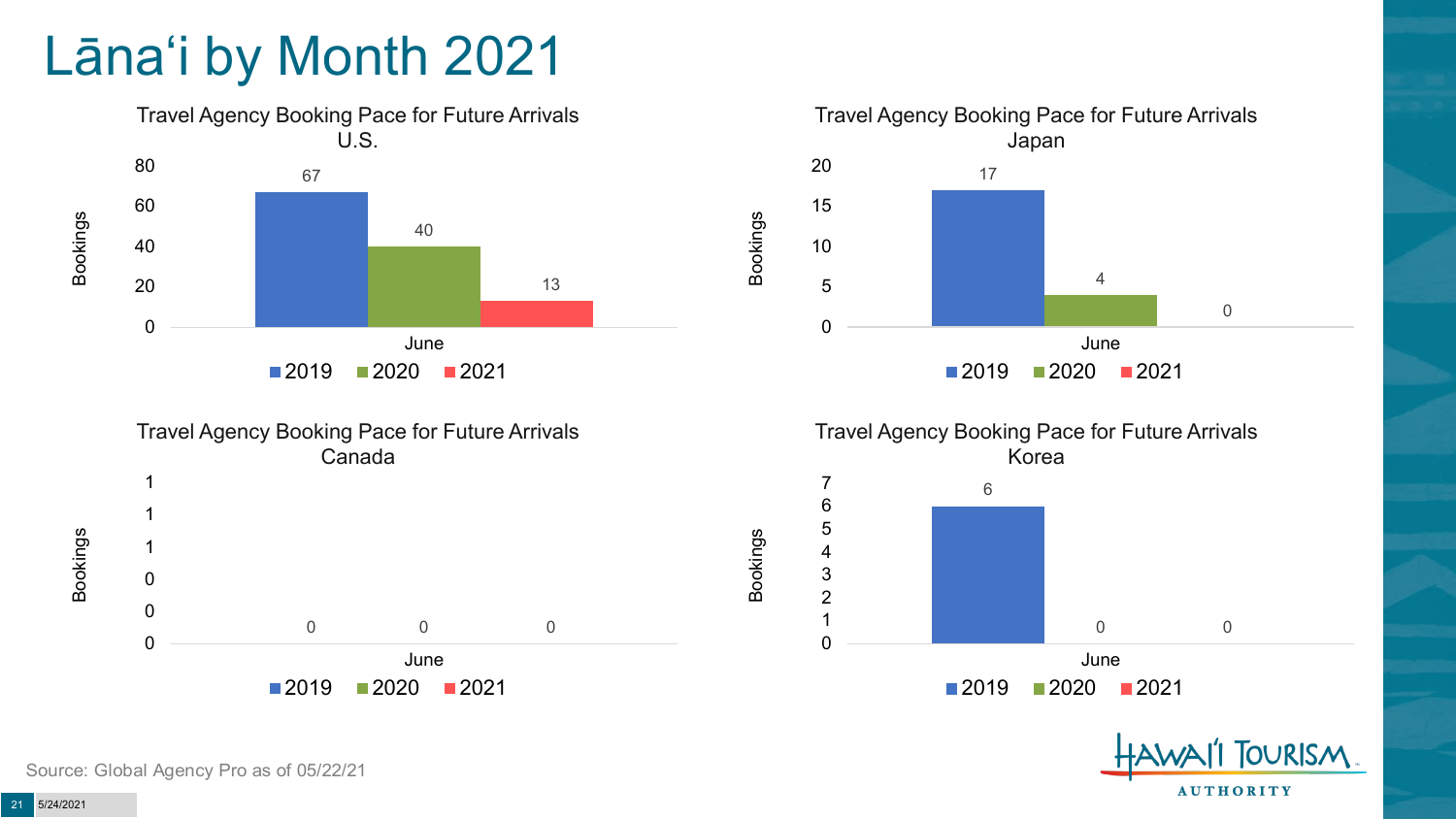## Lāna'i by Month 2021 (cont.)

![](_page_21_Figure_1.jpeg)

![](_page_21_Picture_2.jpeg)

Source: Global Agency Pro as of 05/22/21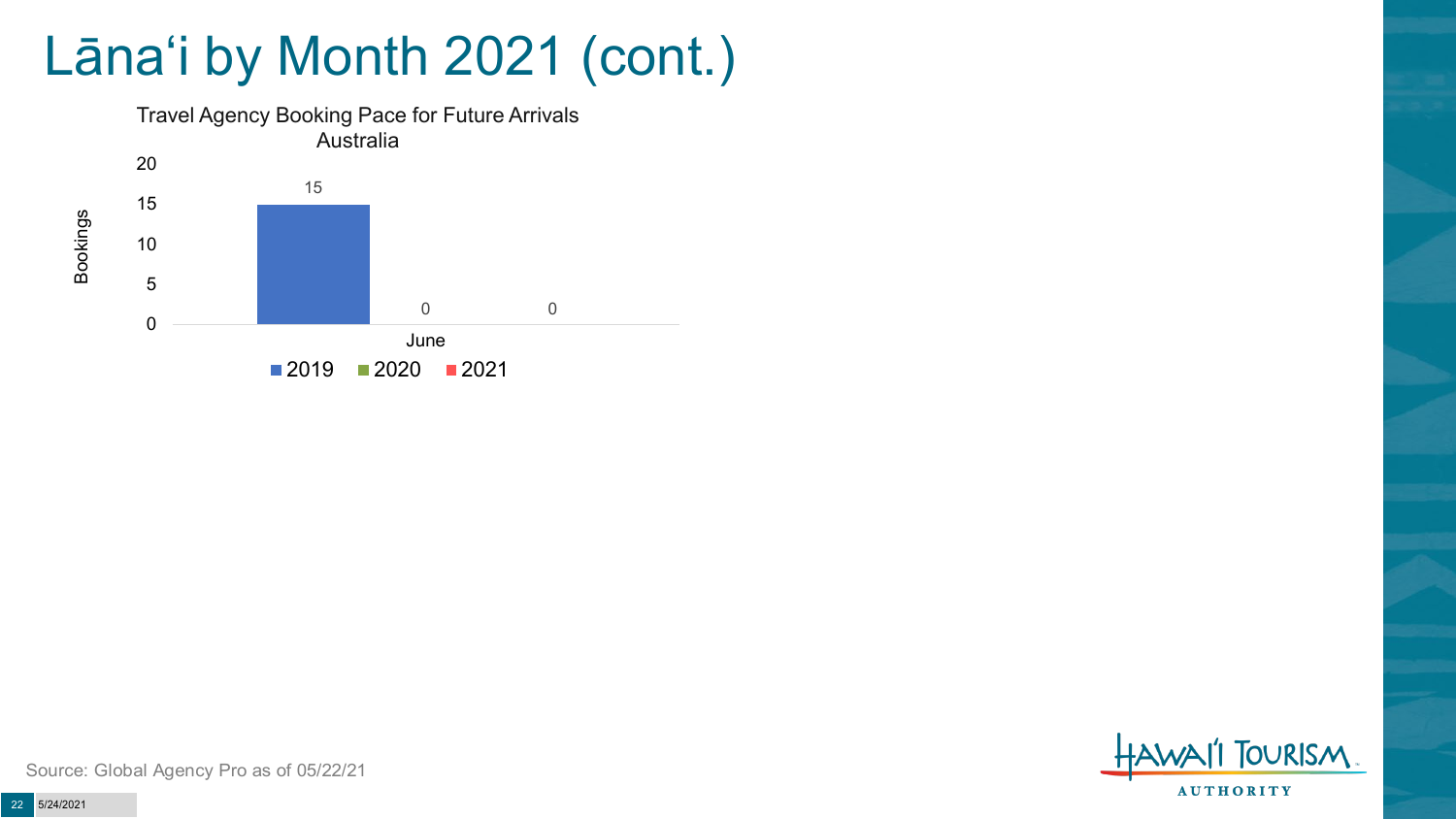#### Lāna'i by Quarter 2021

![](_page_22_Figure_1.jpeg)

![](_page_22_Figure_2.jpeg)

![](_page_22_Figure_3.jpeg)

Travel Agency Booking Pace for Future Arrivals Korea

![](_page_22_Figure_5.jpeg)

Bookings

![](_page_22_Picture_6.jpeg)

Source: Global Agency Pro as of 05/22/21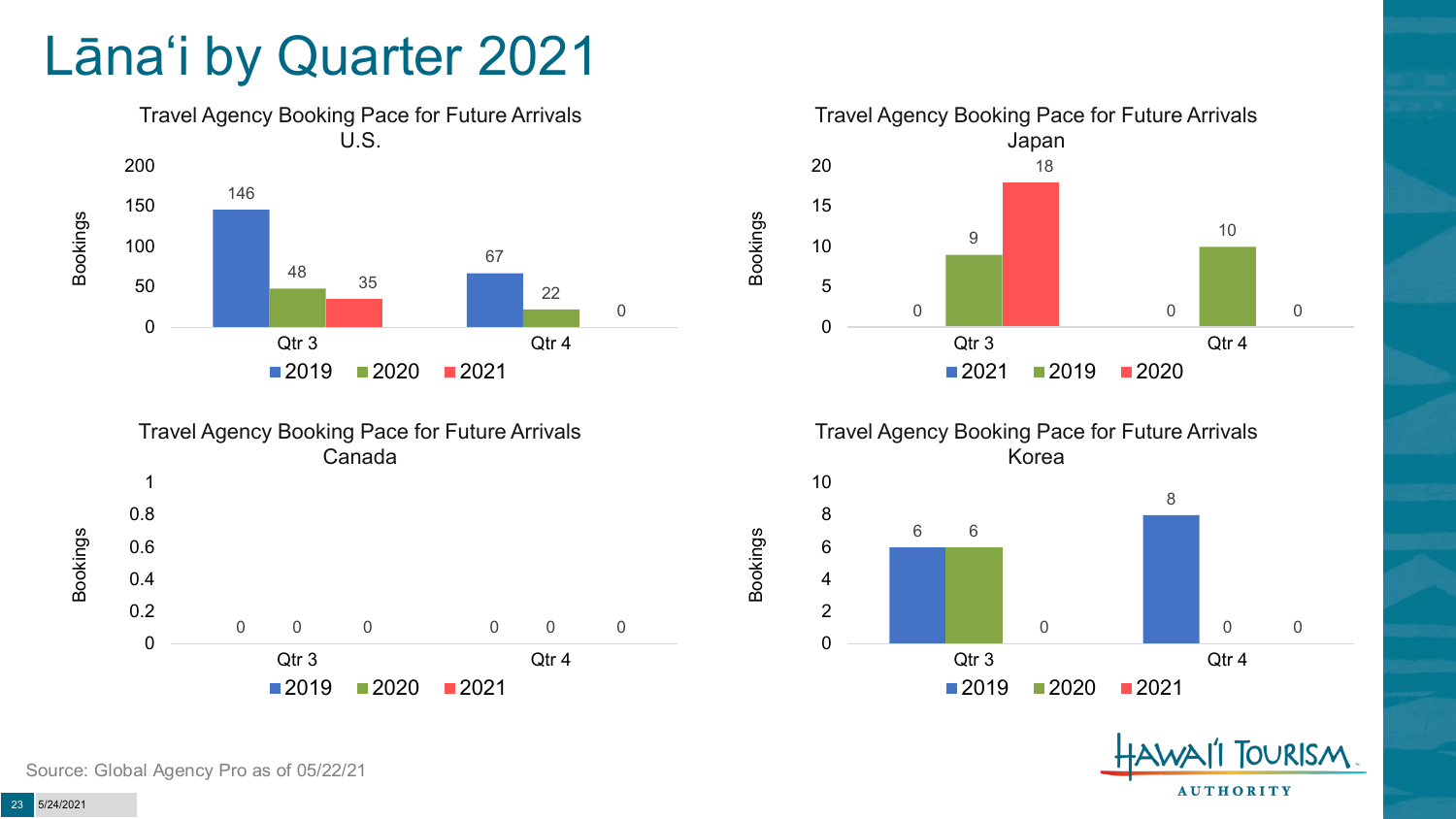#### Lāna'i by Quarter 2021 (cont.)

![](_page_23_Figure_1.jpeg)

**TOURISM AUTHORITY** 

Source: Global Agency Pro as of 05/22/21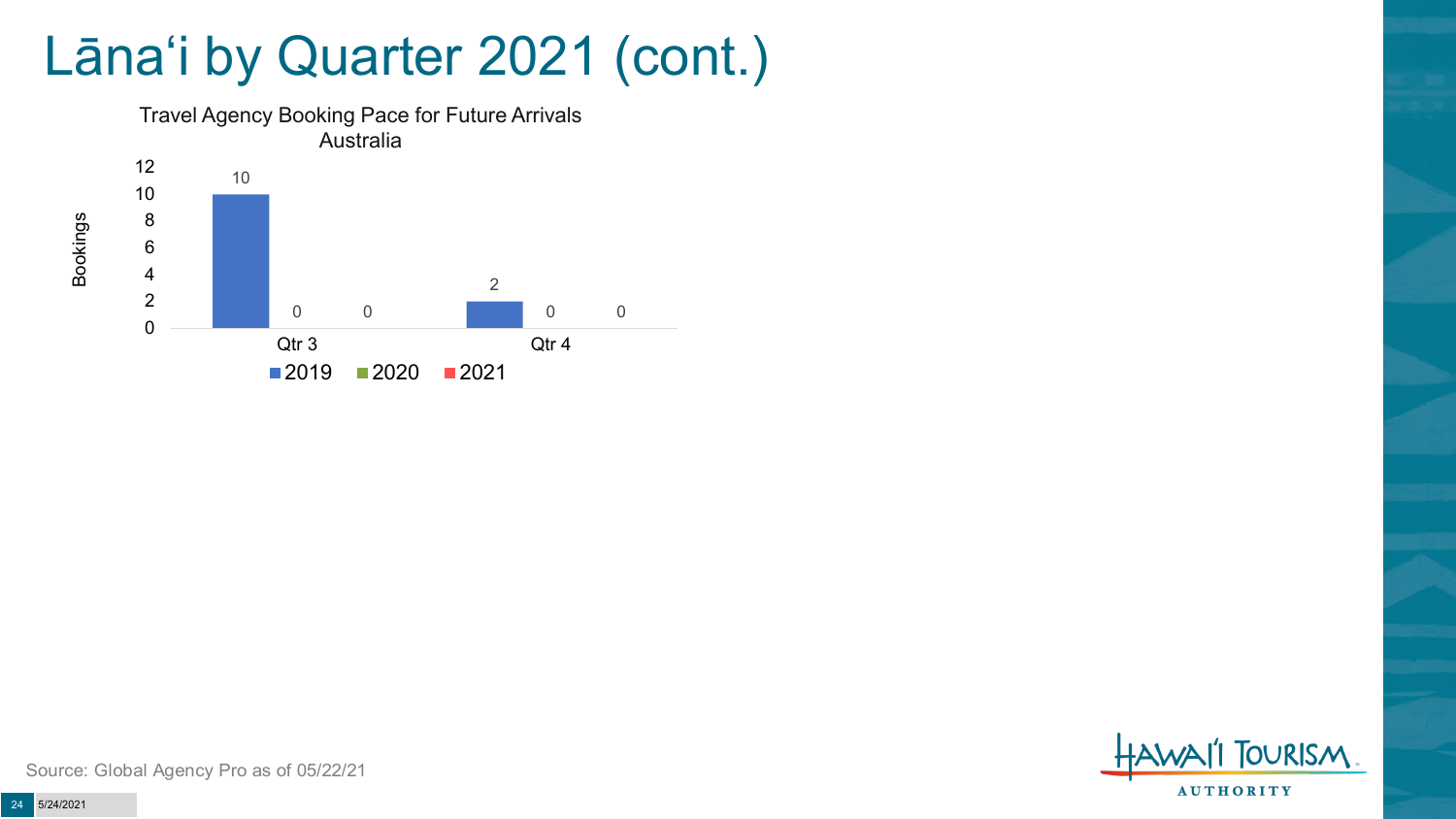# Kaua'i by Month 2021

![](_page_24_Figure_1.jpeg)

![](_page_24_Figure_2.jpeg)

![](_page_24_Figure_3.jpeg)

![](_page_24_Figure_4.jpeg)

![](_page_24_Picture_5.jpeg)

Source: Global Agency Pro as of 05/22/21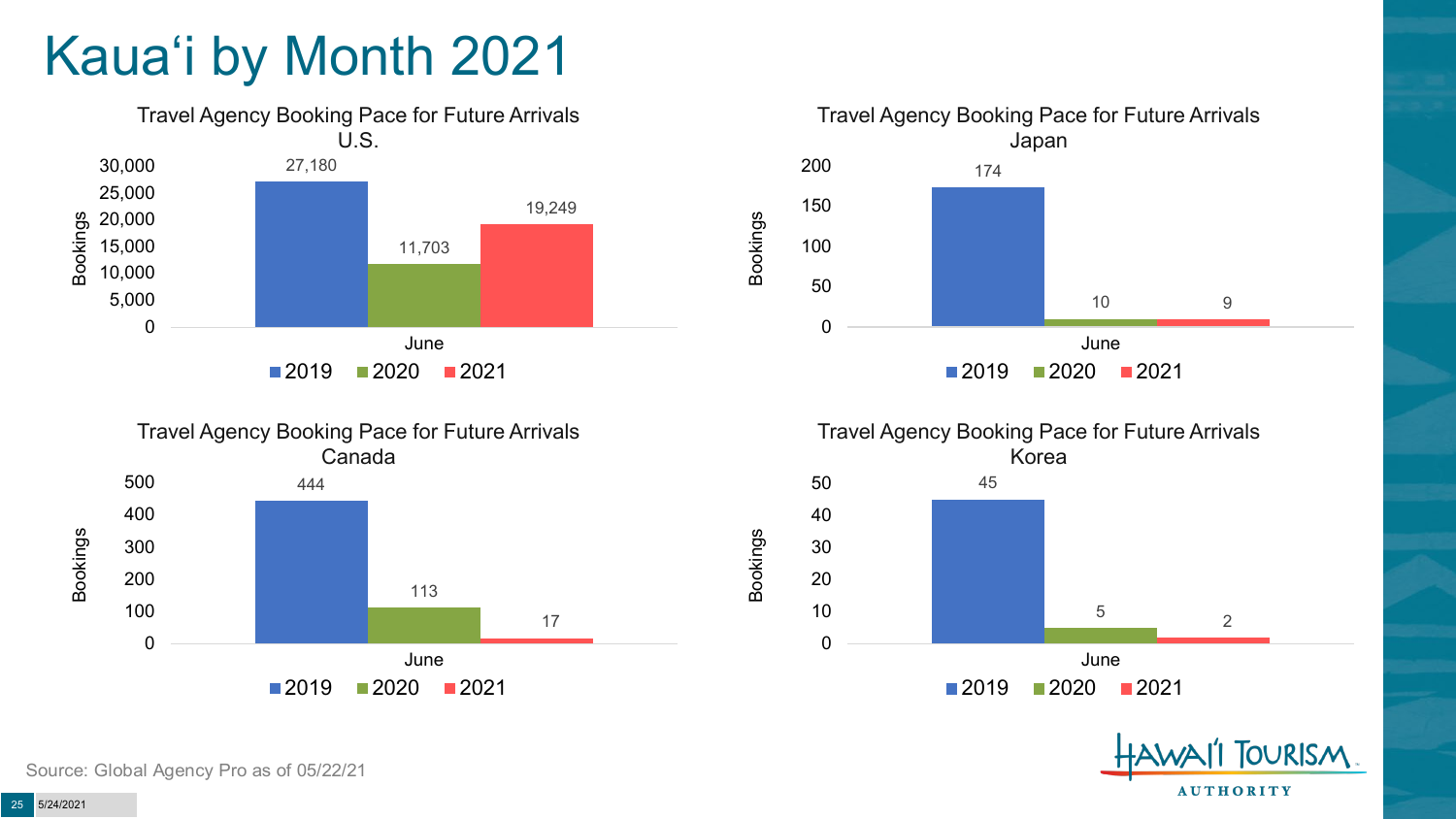### Kaua'i by Month 2021 (cont.)

![](_page_25_Figure_1.jpeg)

![](_page_25_Picture_2.jpeg)

Source: Global Agency Pro as of 05/22/21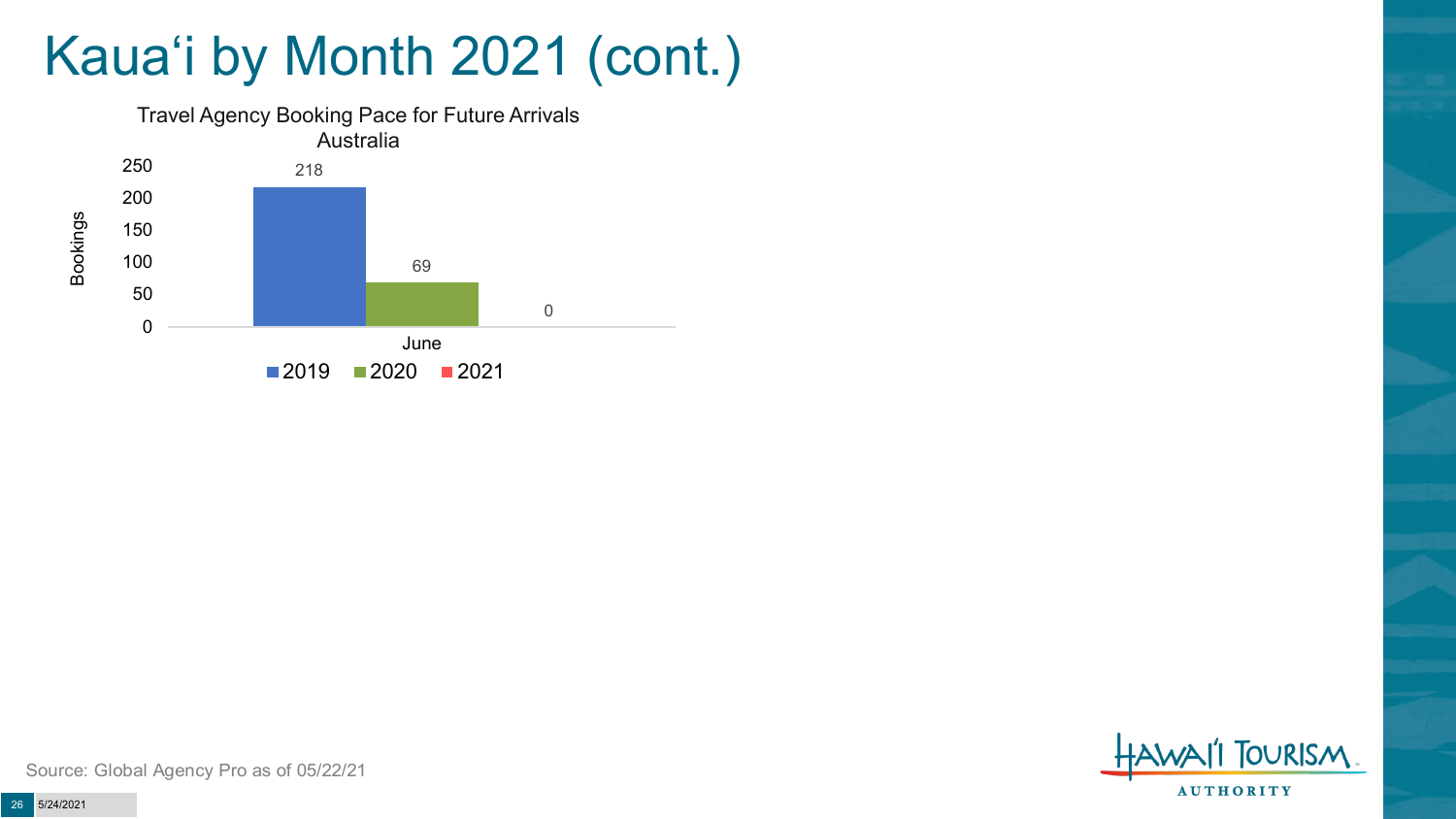## Kaua'i by Quarter 2021

![](_page_26_Figure_1.jpeg)

![](_page_26_Figure_2.jpeg)

![](_page_26_Figure_3.jpeg)

Travel Agency Booking Pace for Future Arrivals Korea

![](_page_26_Figure_5.jpeg)

![](_page_26_Picture_6.jpeg)

Source: Global Agency Pro as of 05/22/21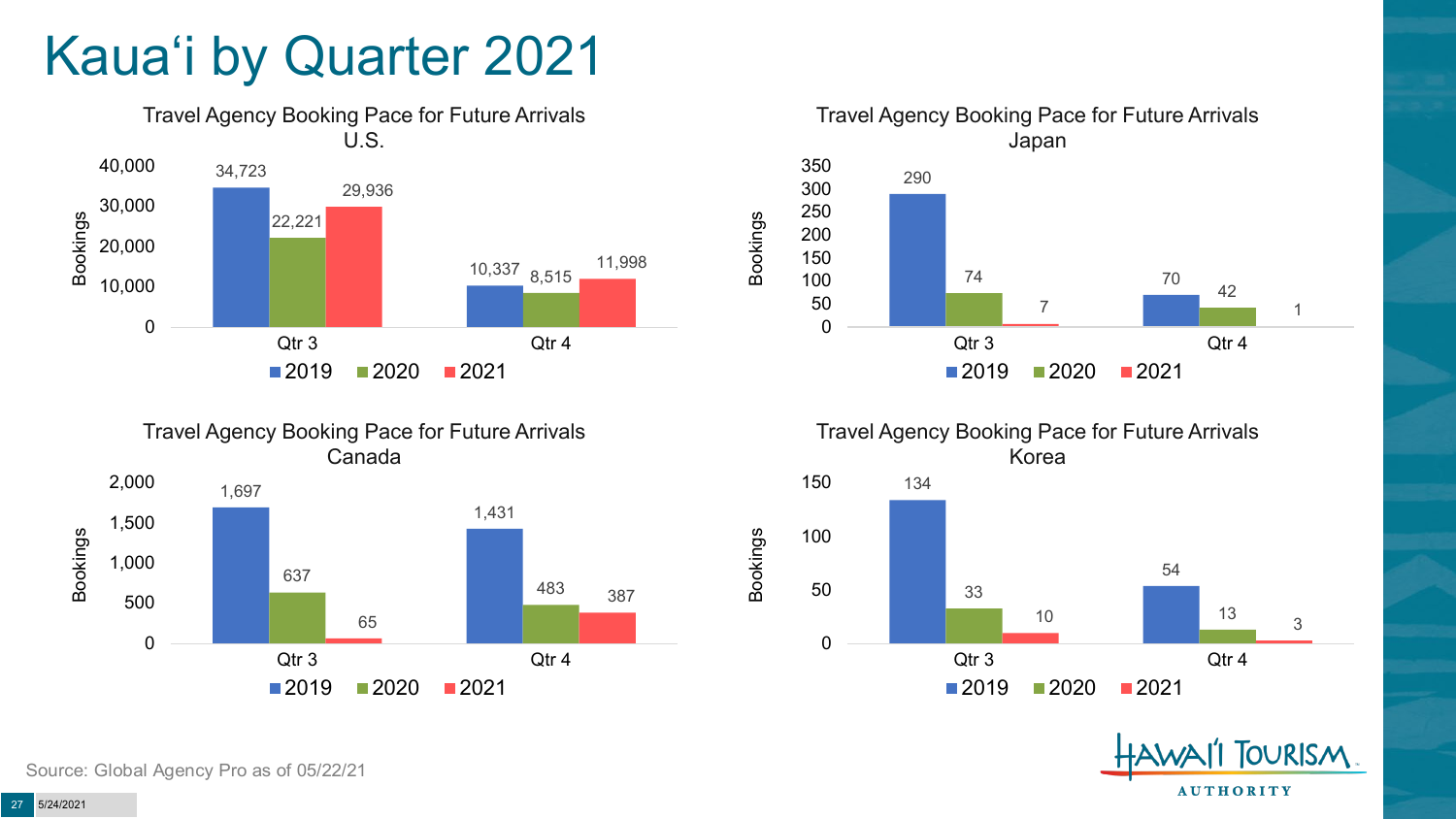### Kaua'i by Quarter 2021 (cont.)

![](_page_27_Figure_1.jpeg)

**FOURISM AUTHORITY** 

Source: Global Agency Pro as of 05/22/21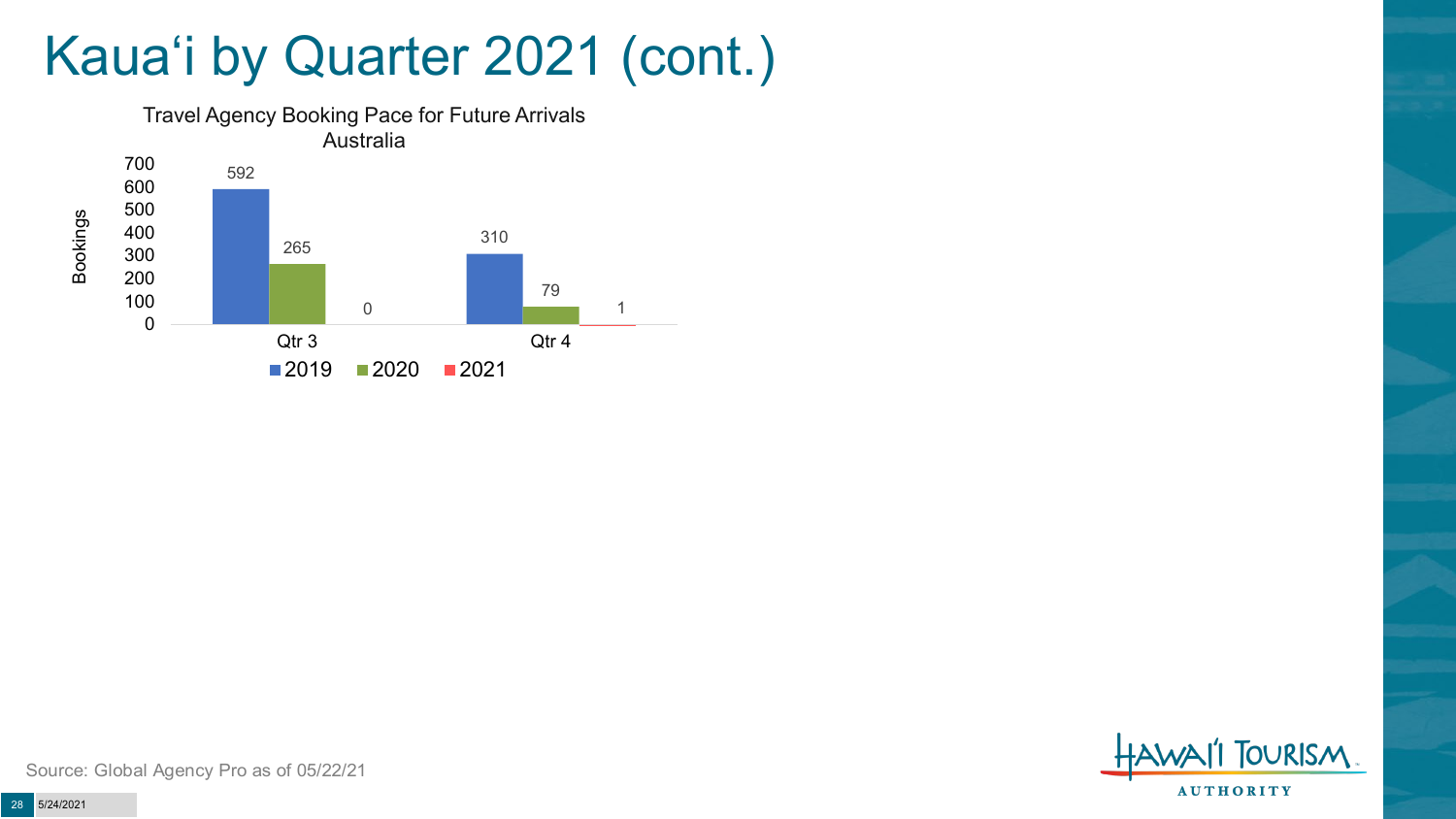### Hawai'i Island by Month 2021

![](_page_28_Figure_1.jpeg)

![](_page_28_Figure_2.jpeg)

![](_page_28_Figure_3.jpeg)

![](_page_28_Figure_4.jpeg)

![](_page_28_Picture_5.jpeg)

Source: Global Agency Pro as of 05/22/21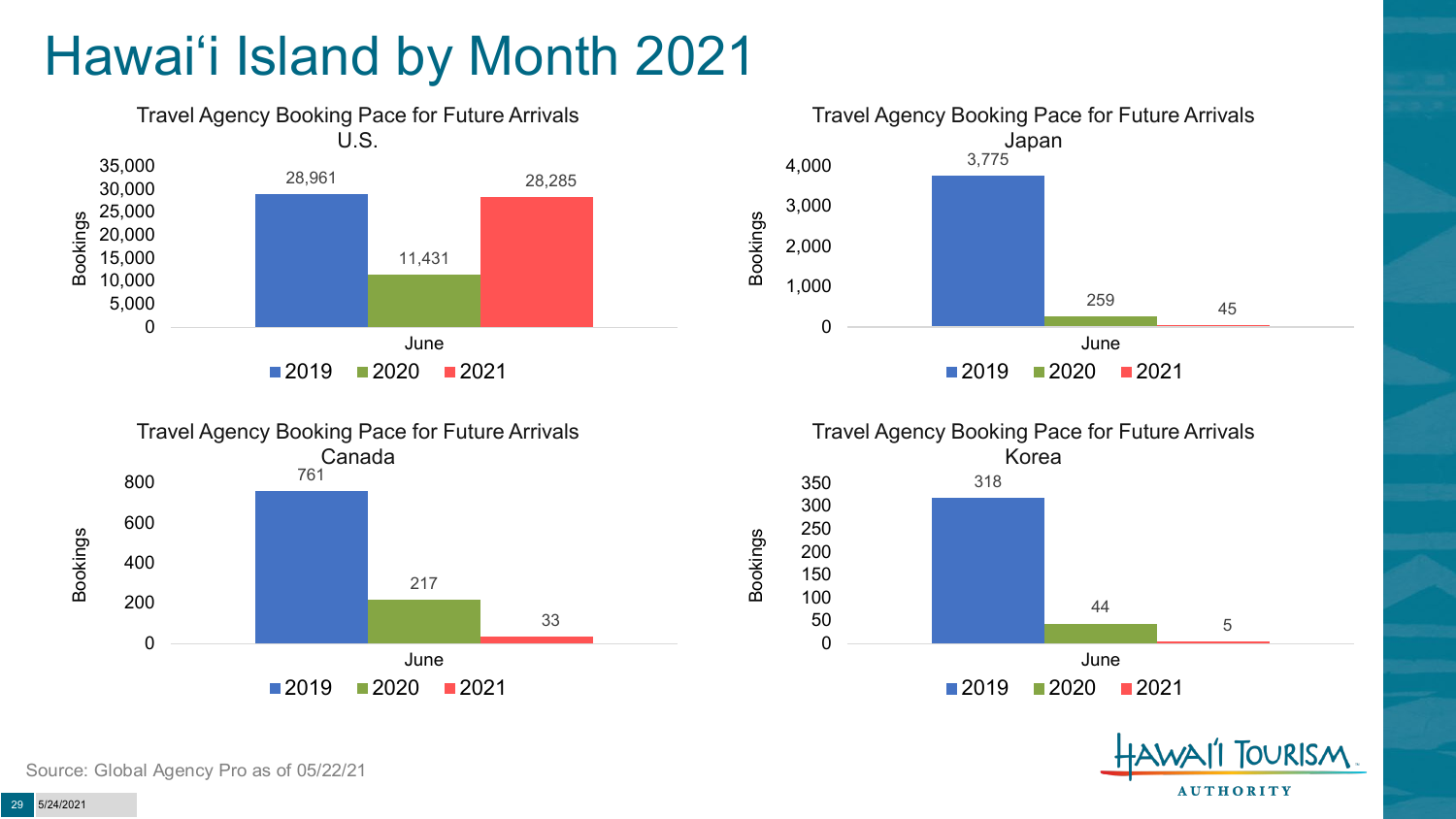## Hawai'i Island by Month 2021 (cont.)

![](_page_29_Figure_1.jpeg)

![](_page_29_Picture_2.jpeg)

Source: Global Agency Pro as of 05/22/21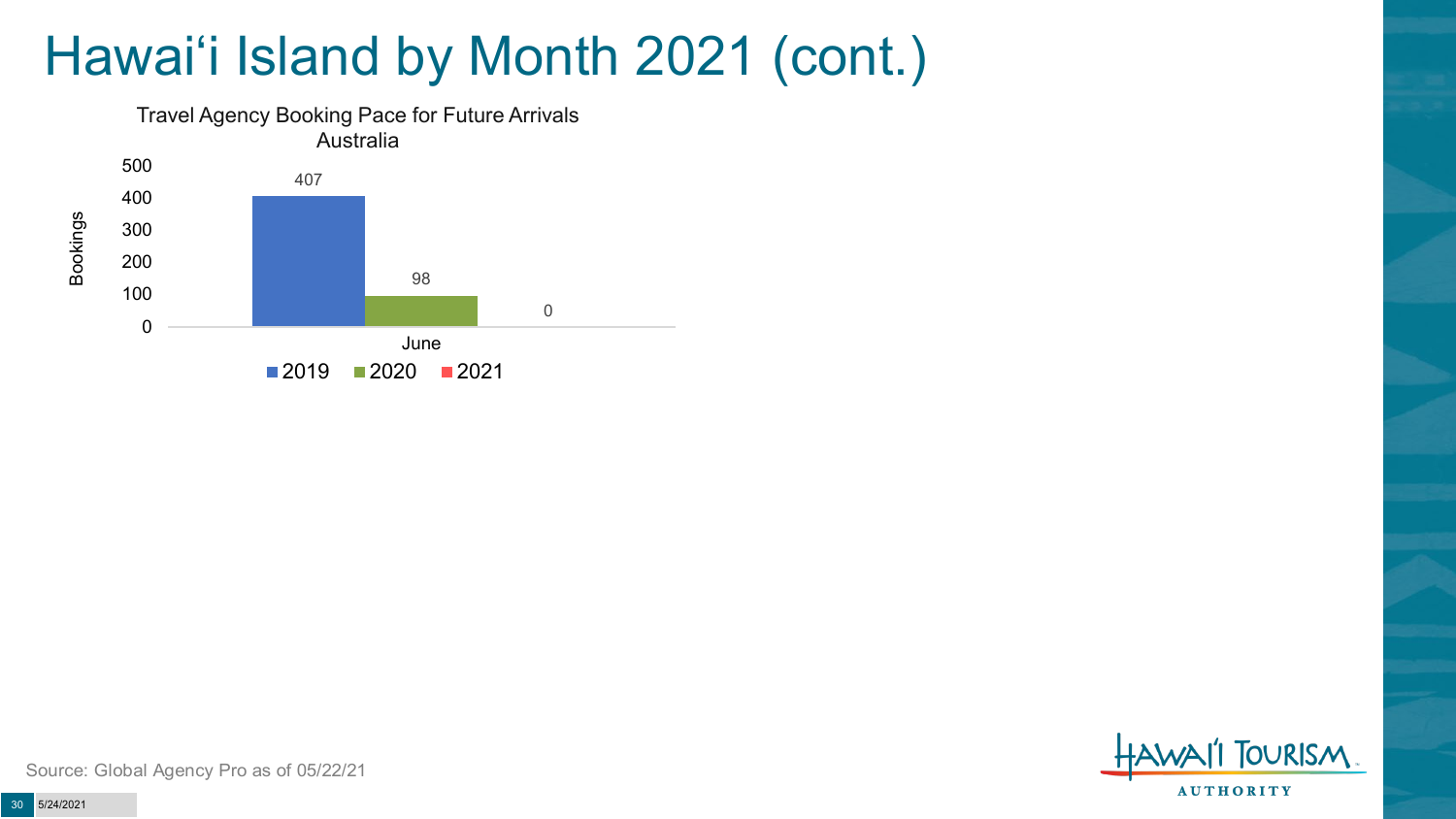### Hawai'i Island by Quarter 2021

![](_page_30_Figure_1.jpeg)

![](_page_30_Figure_2.jpeg)

![](_page_30_Figure_3.jpeg)

Travel Agency Booking Pace for Future Arrivals Korea

Bookings

![](_page_30_Figure_5.jpeg)

![](_page_30_Picture_6.jpeg)

Source: Global Agency Pro as of 05/22/21